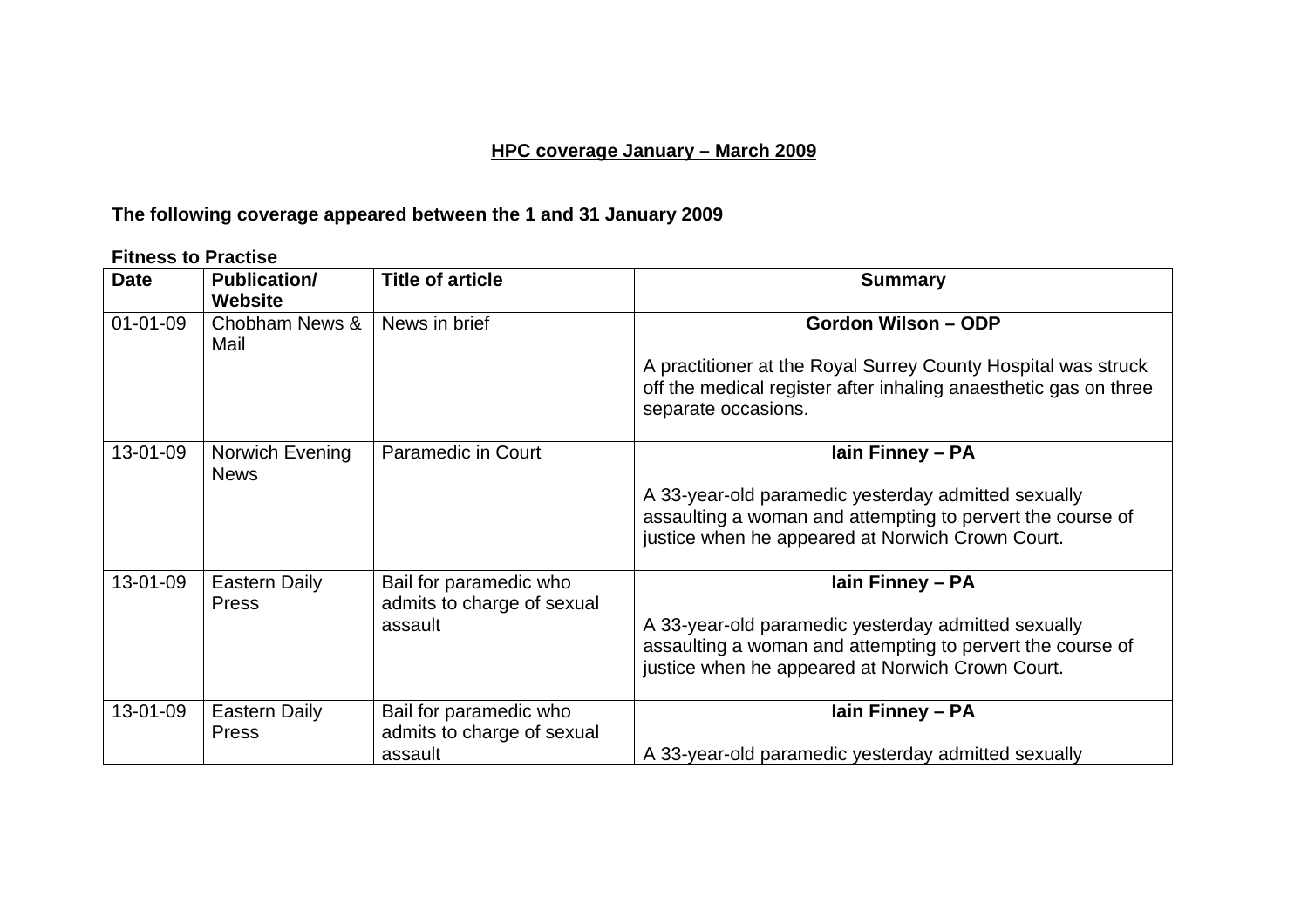|          |                       |                                                       | assaulting a woman and attempting to pervert the course of<br>justice when he appeared at Norwich Crown Court.                                                                               |
|----------|-----------------------|-------------------------------------------------------|----------------------------------------------------------------------------------------------------------------------------------------------------------------------------------------------|
| 14-01-09 | Evening News 24       | Paramedic admits sexual<br>assault charge             | lain Finney - PA<br>A 33-year-old paramedic yesterday admitted sexually<br>assaulting a woman and attempting to pervert the course of<br>justice when he appeared at Norwich Crown Court.    |
| 17-01-09 | <b>Teletext news</b>  | Radiographer struck off                               | Vasuki Thirunavukkarasu - RA<br>A radiographer at a London hospital has been struck off for<br>showing a "reckless disregard" for medical procedures.                                        |
| 17-01-09 | <b>Yorkshire Post</b> | Paramedic struck off over net<br>porn                 | Simon Mason - PA<br>A paramedic from Yorkshire has been struck off for viewing<br>pornography at work.                                                                                       |
| 17-01-09 | <b>Mail Online</b>    | Paramedic molests date-rape<br>drug girl in ambulance | lain Finney- PA<br>A paramedic called to help a teenage girl after her drink was<br>spiked with a date-rape drug is facing jail for sexually<br>assaulting her in the back of the ambulance. |
| 26-01-09 | Teletext news         | Paramedic struck off                                  | Julian Bedford - PA<br>A London Ambulance Service paramedic has been struck off<br>after he was arrested on suspicion of drink-driving, the Health                                           |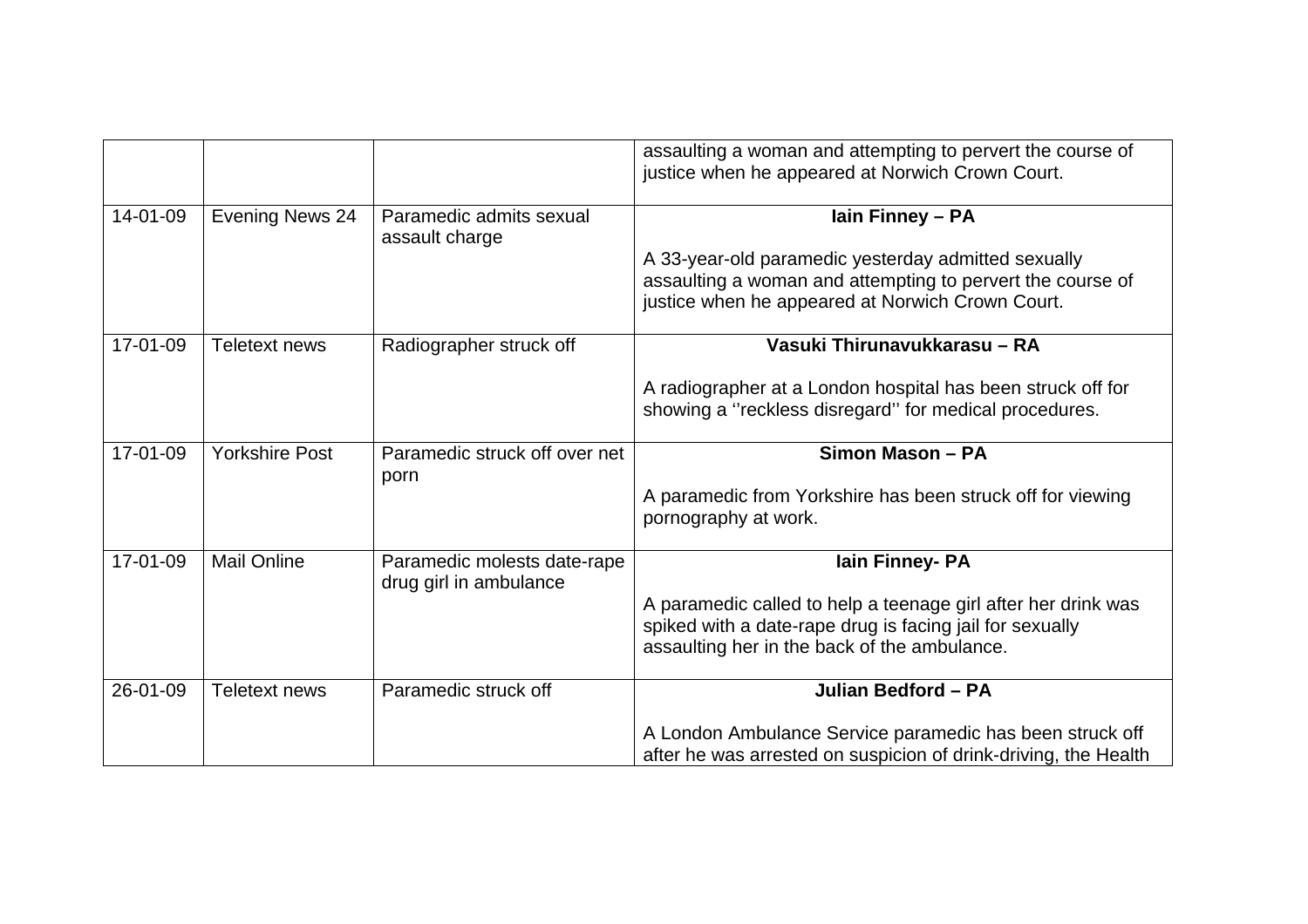|          |                          |                                                         | Professions Council said.                                                                                                                                                   |
|----------|--------------------------|---------------------------------------------------------|-----------------------------------------------------------------------------------------------------------------------------------------------------------------------------|
| 26-01-09 | Channel4.com             | Drink-driving paramedic<br>struck off                   | Julian Bedford - PA                                                                                                                                                         |
|          |                          |                                                         | A paramedic was struck off after he was arrested on suspicion<br>of drink driving, the Health Professions Council (HPC) said.                                               |
| 26-01-09 | The Star                 | Drink-drive case paramedic<br>struck off                | Julian Bedford - PA                                                                                                                                                         |
|          |                          |                                                         | A London Ambulance Service paramedic has been struck off<br>after he was arrested on suspicion of drink-driving, the Health<br>Professions Council (HPC) said.              |
| 26-01-09 | The Press<br>Association | Drink-driving paramedic<br>struck off                   | Julian Bedford - PA                                                                                                                                                         |
|          |                          |                                                         | A paramedic was struck off after he was arrested on suspicion<br>of drink-driving, the Health Professions Council (HPC) said.                                               |
| 27-01-09 | <b>Belfast Telegraph</b> | Paramedic accused of drink<br>driving                   | <b>Robert Kane - PA</b>                                                                                                                                                     |
|          |                          |                                                         | A PARAMEDIC has been accused of crashing an ambulance<br>while driving to an urgent call-out under the influence of<br>alcohol, a tribunal heard today.                     |
| 28-01-09 | <b>Belfast Telegraph</b> | Paramedic drunk at wheel of<br>ambulance, hearing rules | <b>Robert Kane - PA</b>                                                                                                                                                     |
|          |                          |                                                         | A PARAMEDIC was drunk when driving an ambulance on an<br>urgent call out during which he was involved in an accident, a<br>professional misconduct hearing ruled yesterday. |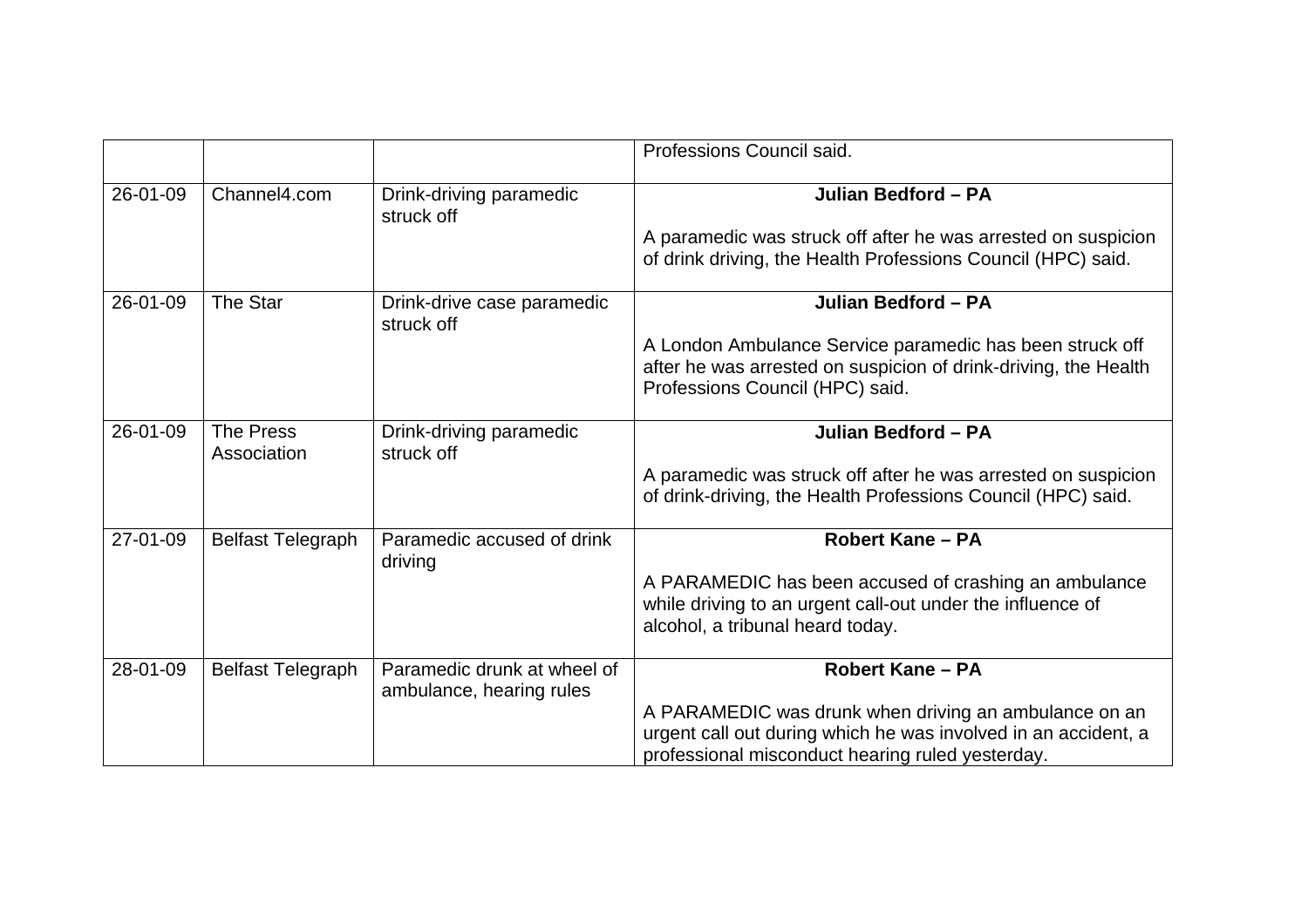| 28-01-09 | <b>News Letter</b><br>(Belfast)     | 'Drunk' paramedic in crash<br>struck off | <b>Robert Kane - PA</b>                                                                                                                                                     |
|----------|-------------------------------------|------------------------------------------|-----------------------------------------------------------------------------------------------------------------------------------------------------------------------------|
|          |                                     |                                          | A PARAMEDIC was drunk when driving an ambulance on an<br>urgent call-out during which he was involved in an accident, a<br>professional misconduct hearing ruled yesterday. |
| 28-01-09 | Firefightingnews.c<br><sub>om</sub> | Paramedic accused of drink<br>driving    | <b>Robert Kane - PA</b><br>A paramedic has been accused of crashing an ambulance<br>while driving to an urgent call out-out under the influence of<br>alcohol.              |
| 28-01-09 | The Advertiser                      | Therapist struck off for poor<br>records | Laurence Taylor-Hill - OT<br>AN OCCUPATIONAL therapist has been struck off the register<br>for failing to keep up-to-date records                                           |
| 28-01-09 | <b>Meltwater News</b>               | Drunk crash paramedic<br>struck off      | <b>Robert Kane - PA</b><br>A paramedic has been struck off after he crashed an<br>ambulance while drunk during an urgent callout, it has been<br>revealed.                  |
| 28-01-09 | The Advertiser                      | Therapist struck off for poor<br>records | Laurence Taylor-Hill - OT<br>AN OCCUPATIONAL therapist has been struck off the register<br>for failing to keep up-to-date records                                           |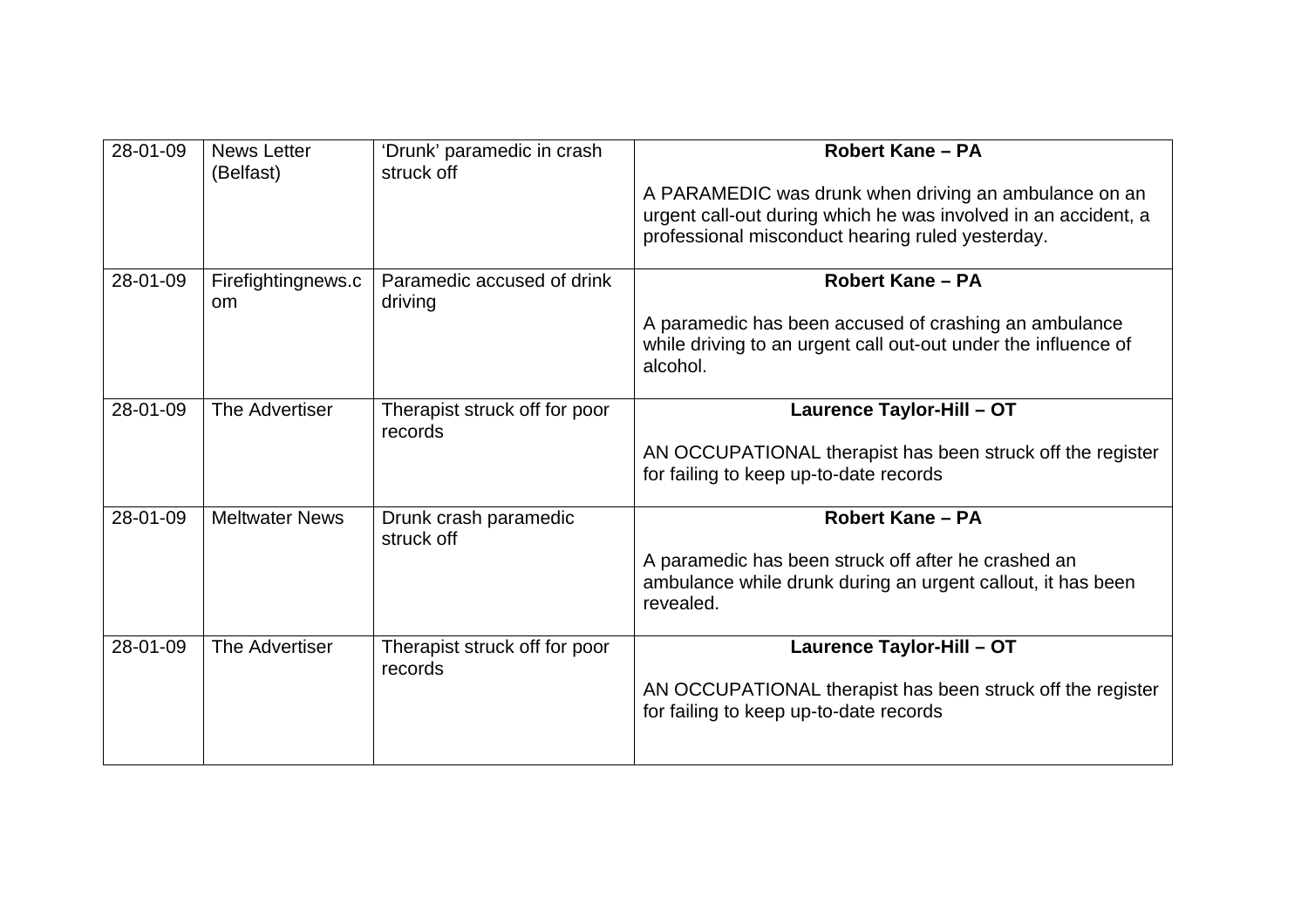| 29-01-09 | Warwickshire<br>Telegraph       | Medics filmed sick video<br>during op                           | <b>Unknown</b><br>MEDICAL staff made an "offensive" joke video in an operating<br>theatre while a woman was having surgery $-$ and then posted<br>it on the internet.   |
|----------|---------------------------------|-----------------------------------------------------------------|-------------------------------------------------------------------------------------------------------------------------------------------------------------------------|
| 29-01-09 | Coventry<br>Telegraph           | Medics filmed sick video<br>during op                           | <b>Unknown</b><br>MEDICAL staff made an "offensive" joke video in an operating<br>theatre while a woman was having surgery – and then posted<br>it on the internet.     |
| 29-01-09 | <b>News Letter</b><br>(Belfast) | Woman claims physio<br>caused extreme pain                      | <b>Carol-Anne Frazer - PH</b><br>A PROMINENT physiotherapist was accused at a professional<br>misconduct hearing yesterday of causing a patient<br>"excruciating" pain. |
| 29-01-09 | <b>Belfast Telegraph</b>        | Physio caused me<br>excruciating pain, patient tells<br>hearing | <b>Carol-Anne Frazer - PH</b><br>A PROMINENT physiotherapist has been accused of causing<br>a patient "excruciating" pain at a professional misconduct<br>hearing.      |
| 29-01-09 | <b>Harrow Observer</b>          | Careless paramedic<br>suspended                                 | Cooybayrananden Thancananmootoo - PA<br>A paramedic has been suspended for a year after he failed to<br>take care of a woman who had collapsed at her home.             |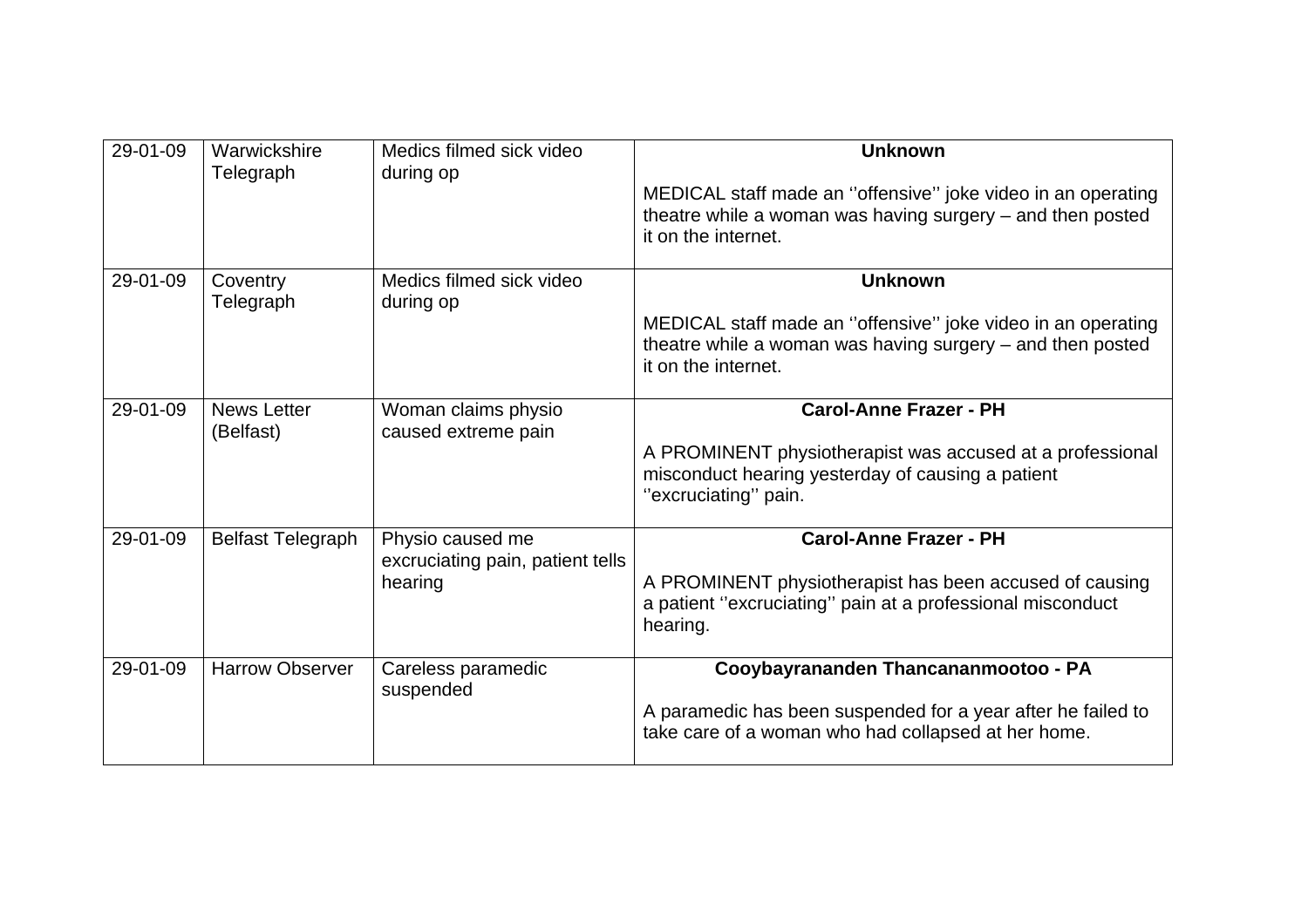| 29-01-09       | <b>Harrow Observer</b>     | Careless paramedic<br>suspended                   | Cooybayrananden Thancananmootoo - PA                                                                                                                                                     |
|----------------|----------------------------|---------------------------------------------------|------------------------------------------------------------------------------------------------------------------------------------------------------------------------------------------|
|                |                            |                                                   | A paramedic has been suspended for a year after he failed to<br>take care of a woman who had collapsed at her home.                                                                      |
| 30-01-09       | Belfasttelegraph.c<br>o.uk | Physio 'caused crash patient<br>excruciating pain | <b>Carol-Anne Frazer - PH</b>                                                                                                                                                            |
|                |                            |                                                   | A prominent physiotherapist was accused of causing a patient<br>"excruciating" pain at a professional misconduct hearing<br>today.                                                       |
| $31 - 01 - 09$ | Birmingham Mail            | Bungling therapist struck off                     | Sarah Dugdale-Pointon - SL                                                                                                                                                               |
|                |                            |                                                   | A MIDLAND speech therapist has been struck off for<br>incompetence after a catalogue of failures including a blunder<br>that left a child without food and drink for a day.              |
| $31 - 01 - 09$ | Birmingham Mail            | Therapist struck off for                          | Sarah Dugdale-Pointon - SL                                                                                                                                                               |
|                |                            | blunders                                          | A DUDLEY speech therapist has been struck off for<br>incompetence after a catalogue of failures, including a blunder<br>that left a schoolchild unable to eat and drink for a whole day. |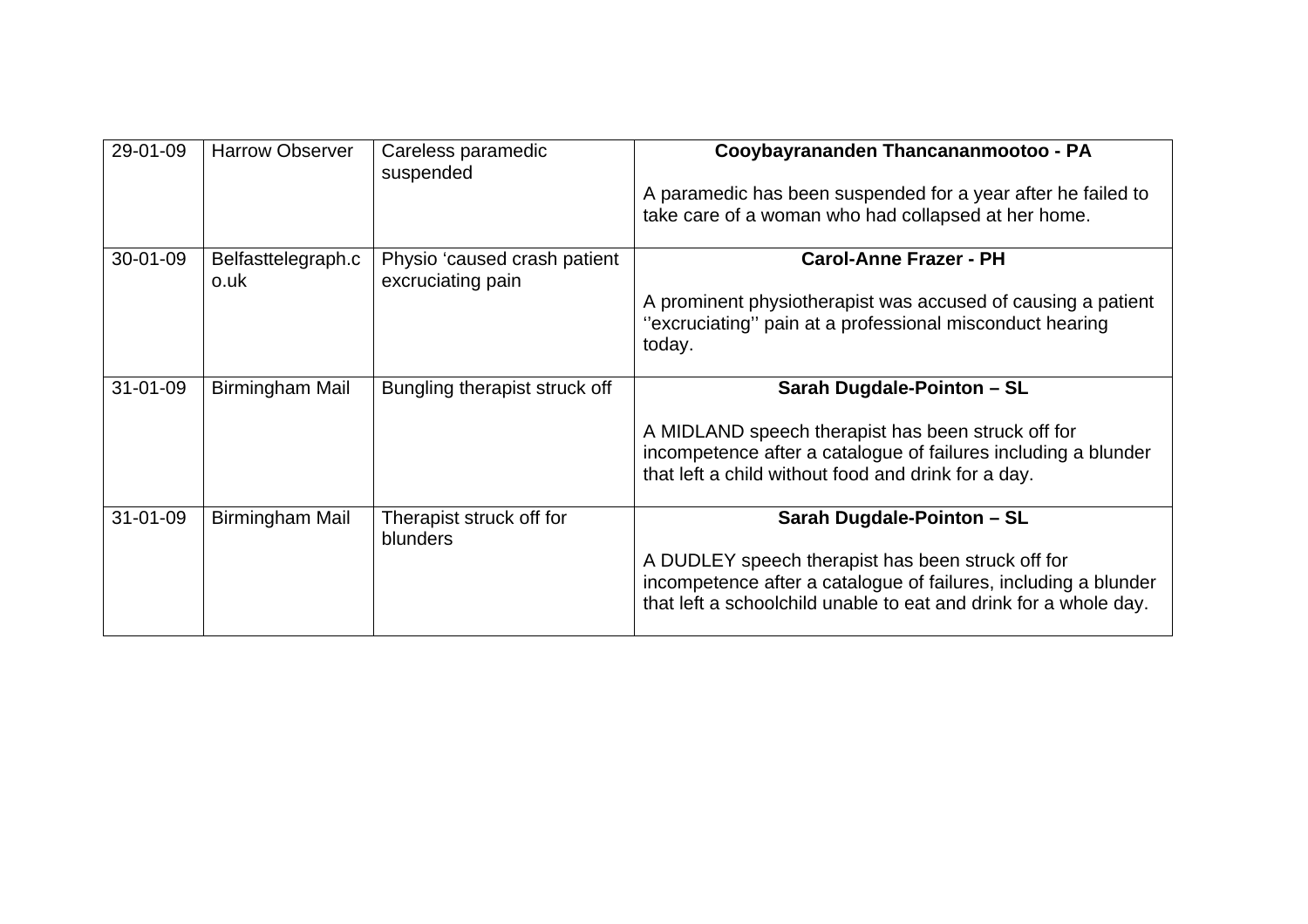#### **Other coverage**

| <b>Date</b> | <b>Publication/</b><br><b>Website</b> | <b>Title of article</b>                                           | <b>Summary</b>                                                                                                                                                                            |
|-------------|---------------------------------------|-------------------------------------------------------------------|-------------------------------------------------------------------------------------------------------------------------------------------------------------------------------------------|
| 06-01-09    | Articledashboard.<br>com              | The Art of Healing                                                | An article about music therapy.                                                                                                                                                           |
| 06-01-09    | Articledashboard.<br>com              | Career Path of a Paramedic                                        | An article about paramedics.                                                                                                                                                              |
| 06-01-09    | <b>Evening Courier</b>                | Health and Beauty: Hooray!<br>New Year detox is nonsense.         | An article making people aware of the work of dieticians and<br>how important it is to make sure that a health professional is<br>registered. (Joint BDA/HPC awareness campaign coverage) |
| 08-01-09    | Nursingtimes.net                      | Healthcare super-regulator<br>CHRE appoints new board             | An article explaining how the CHRE have appointed six new<br>members.                                                                                                                     |
| 15-01-09    | The Sun                               | Nutrition nuts made me<br>poison my daughter                      | An article about a mother who poisoned her daughter because<br>of the advice of a nutritionist. Also includes advice from the<br>HPC. (Joint BDA/HPC awareness campaign coverage)         |
| 16-01-09    | Dog World                             | Death of former president                                         | An article about the death of Norma Brooks.                                                                                                                                               |
| 22-01-09    | <b>North Shropshire</b><br>Chronicle  | Don't forget your feet - take<br>a walk to Bellstone Court        | An article about the importance of maintaining foot comfort and<br>advertising a podiatry practice that is HPC registered.                                                                |
| 30-01-09    | Epolitix.com                          | <b>HPC</b> consultation on<br>guidance on health and<br>character | Epolitix published the HPC press release in full.                                                                                                                                         |
| 30-01-09    | Epolitix.com                          | <b>HPC</b> launches consultation<br>on new guidance for students  | Epolitix published the HPC press release in full.                                                                                                                                         |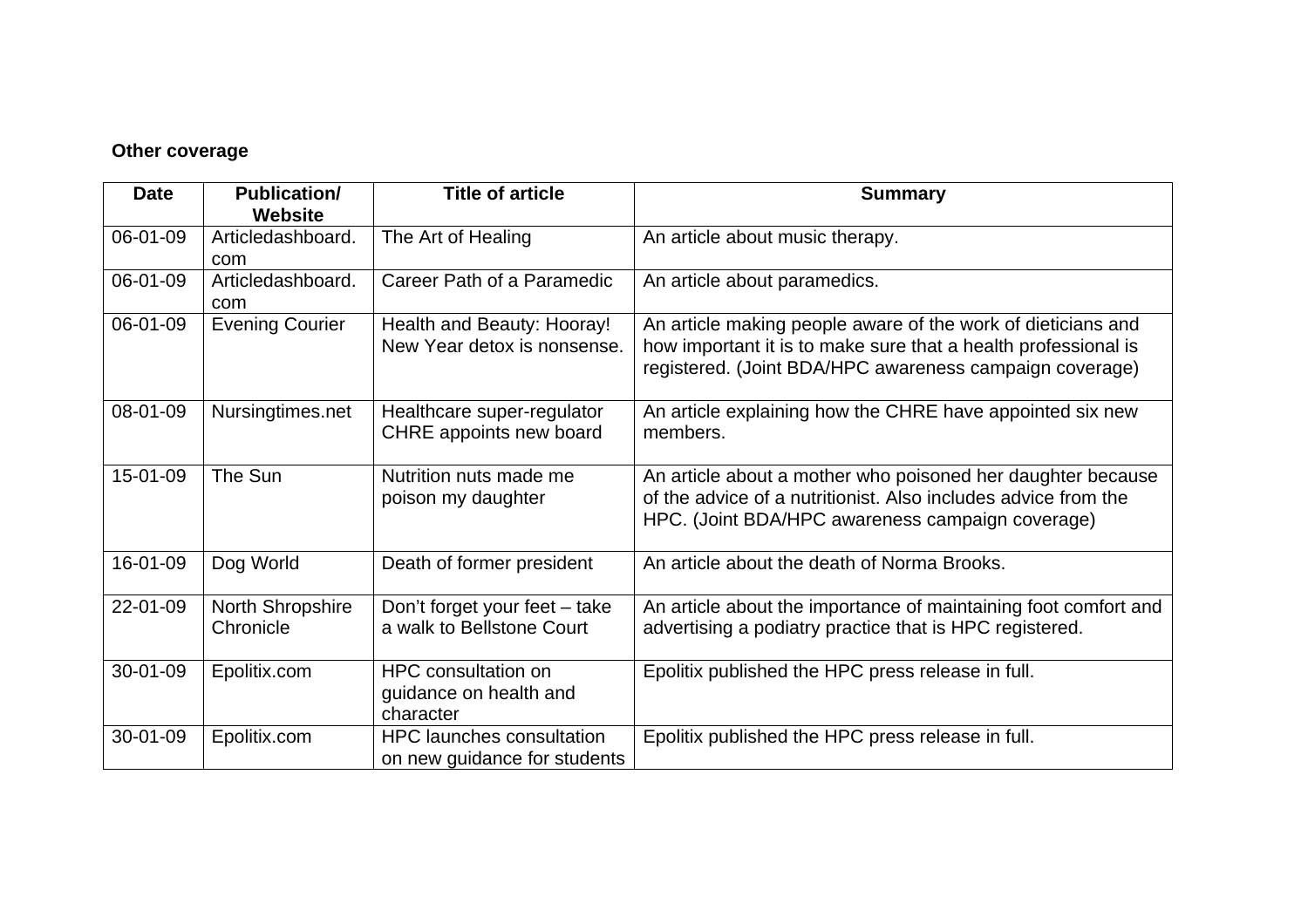## **Professional Bodies journals/publications**

| <b>Date</b>    | <b>Publication</b>                | <b>Title of article</b>                                              |
|----------------|-----------------------------------|----------------------------------------------------------------------|
| $01 - 09$      | The Psychologist                  | Beyond statutory regulation                                          |
| $01 - 09$      | RAD Magazine                      | HPC re-elects president                                              |
| $01 - 09$      | <b>Podiatry Review</b>            | Dietitian, nutritionanist, food advisor, do you know the difference? |
| $01 - 09$      | <b>Podiatry Review</b>            | Jill Burnett - Hurst, Your new company secretary                     |
| $01 - 09$      | <b>Podiatry Review</b>            | John Bevan M. Inst. Ch. P                                            |
| $01 - 09$      | <b>Podiatry Review</b>            | Letter from the President                                            |
| $01 - 09$      | The Journal of Podiatric Medicine | <b>Health Professions Council</b>                                    |
| $01 - 09$      | The Journal of Podiatric Medicine | Editorial                                                            |
| $01 - 09$      | <b>Podiatry Now</b>               | HPC recommends regulation                                            |
| 01-09          | <b>Podiatry Now</b>               | Reviewing the past year and considering the future                   |
| 01-09          | <b>Podiatry Now</b>               | Data Protection Act Compliance                                       |
| $01 - 09$      | <b>Podiatry Now</b>               | Allied Health Professions to the fore at SNP Conference              |
| $7 - 01 - 09$  | Frontline                         | 'Lack of emotional intelligence' leads to striking off               |
| $21 - 01 - 09$ | <b>Frontline</b>                  | Physio can continue to practice                                      |
| $21 - 01 - 09$ | <b>Frontline</b>                  | <b>Health Professions Council</b>                                    |
| $21 - 01 - 09$ | <b>Frontline</b>                  | Profession loses a leading innovator                                 |

## **The following coverage appeared between the 1 and 28 February 2009**

#### **Fitness to Practise**

| <b>Date</b> | <b>Publication/</b><br>Website | <b>Title of article</b>   | Summary                    |
|-------------|--------------------------------|---------------------------|----------------------------|
| 02-02-09    | <b>Birmingham Post</b>         | Bungling speech therapist | Sarah Dugdale-Pointon - SL |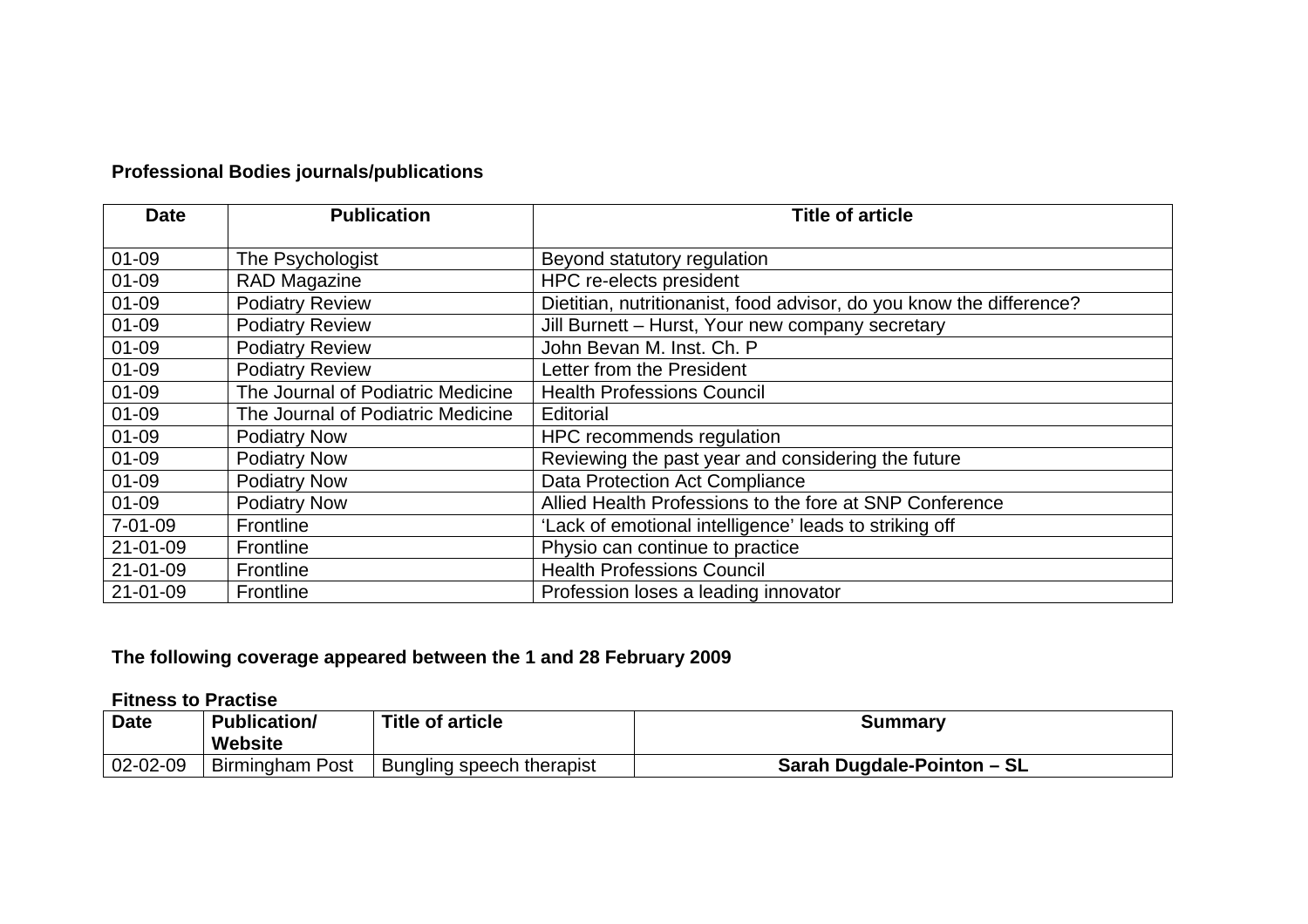|          |                                       | struck off after a series of<br>blunders                    | A Midland speech therapist has been struck off for<br>incompetence after a catalogue of failures, including a blunder<br>that left a schoolchild unable to eat and drink for the whole<br>day.                          |
|----------|---------------------------------------|-------------------------------------------------------------|-------------------------------------------------------------------------------------------------------------------------------------------------------------------------------------------------------------------------|
| 04-02-09 | <b>Western Morning</b><br><b>News</b> | Scientist 'carried out<br>campaign of abuse'                | James Basey - BS                                                                                                                                                                                                        |
|          |                                       |                                                             | A LEADING biomedical scientist made racist remarks about a<br>trainee scientist and treated co-workers so badly, one<br>developed a heart condition, a hearing at the Health<br>Professions Council was told yesterday. |
| 04-02-09 | Liverpoolecho.co.<br>uk               | Incompetent speech therapist<br>struck off after series of  | Sarah Dugdale-Pointon - SL                                                                                                                                                                                              |
|          |                                       | blunders                                                    | A Midland speech therapist has been struck off for<br>incompetence after a catalogue of failures, including a blunder<br>that left a schoolchild unable to eat and drink for the whole<br>day.                          |
| 04-02-09 | <b>Coleraine Times</b>                | 'Drunk' paramedic struck off                                | <b>Robert Kane - PA</b>                                                                                                                                                                                                 |
|          |                                       |                                                             | A paramedic was drunk when driving an ambulance on an<br>urgent call-out during which he was involved in an accident, a<br>professional misconduct hearing ruled last Tuesday.                                          |
| 04-02-09 | Telegraph.co.uk                       | 'Bullying' scientist made<br>'sexist' remarks to female lab | James Basey - BS                                                                                                                                                                                                        |
|          |                                       | assistants                                                  | A biomedical scientist "bullied" female laboratory assistants by                                                                                                                                                        |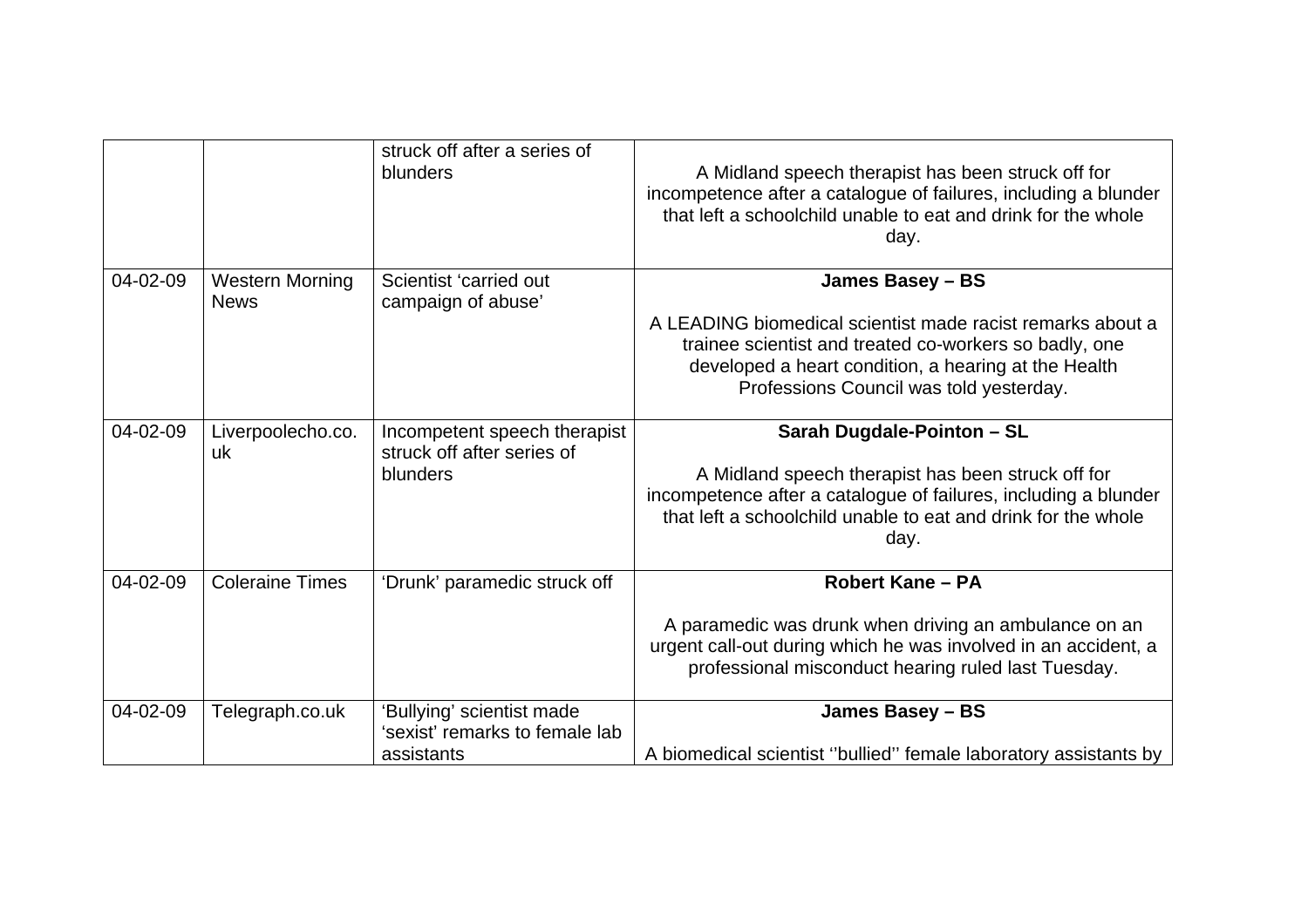|          |                          |                                                        | sabotaging their work, and making "sexist" and "derogatory"<br>comments, a disciplinary hearing has been told.                                                               |
|----------|--------------------------|--------------------------------------------------------|------------------------------------------------------------------------------------------------------------------------------------------------------------------------------|
| 04-02-09 | Metro (Scotland)         | Biochemist was a 'sexist lab-<br>rat'                  | James Basey - BS                                                                                                                                                             |
|          |                          |                                                        | A LEADING biomedical scientist called female lab assistants<br>sluts and sabotaged his colleagues' work, a disciplinary<br>hearing was told yesterday.                       |
| 04-02-09 | Metro (London)           | Biochemist was a 'sexist lab-<br>rat'                  | James Basey - BS                                                                                                                                                             |
|          |                          |                                                        | A LEADING biomedical scientist called female lab assistants<br>sluts and sabotaged his colleagues' work, a disciplinary<br>hearing was told yesterday.                       |
| 04-02-09 | The Daily<br>Telegraph   | Scientist called me a real<br>goer, says lab assistant | James Basey - BS                                                                                                                                                             |
|          |                          |                                                        | A HOSPITAL scientist "bullied" female laboratory assistants by<br>sabotaging their work, and making "sexist" and "derogatory"<br>comments, a disciplinary hearing has heard. |
| 04-02-09 | Metro (Yorkshire)        | Biochemist was a 'sexist lab-<br>rat'                  | James Basey - BS                                                                                                                                                             |
|          |                          |                                                        | A LEADING biomedical scientist called female lab assistants<br>sluts and sabotaged his colleagues' work, a disciplinary<br>hearing was told yesterday.                       |
| 05-02-09 | Thisisplymouth.co<br>.uk | Scientist 'carried out<br>campaign of abuse'           | James Basey - BS                                                                                                                                                             |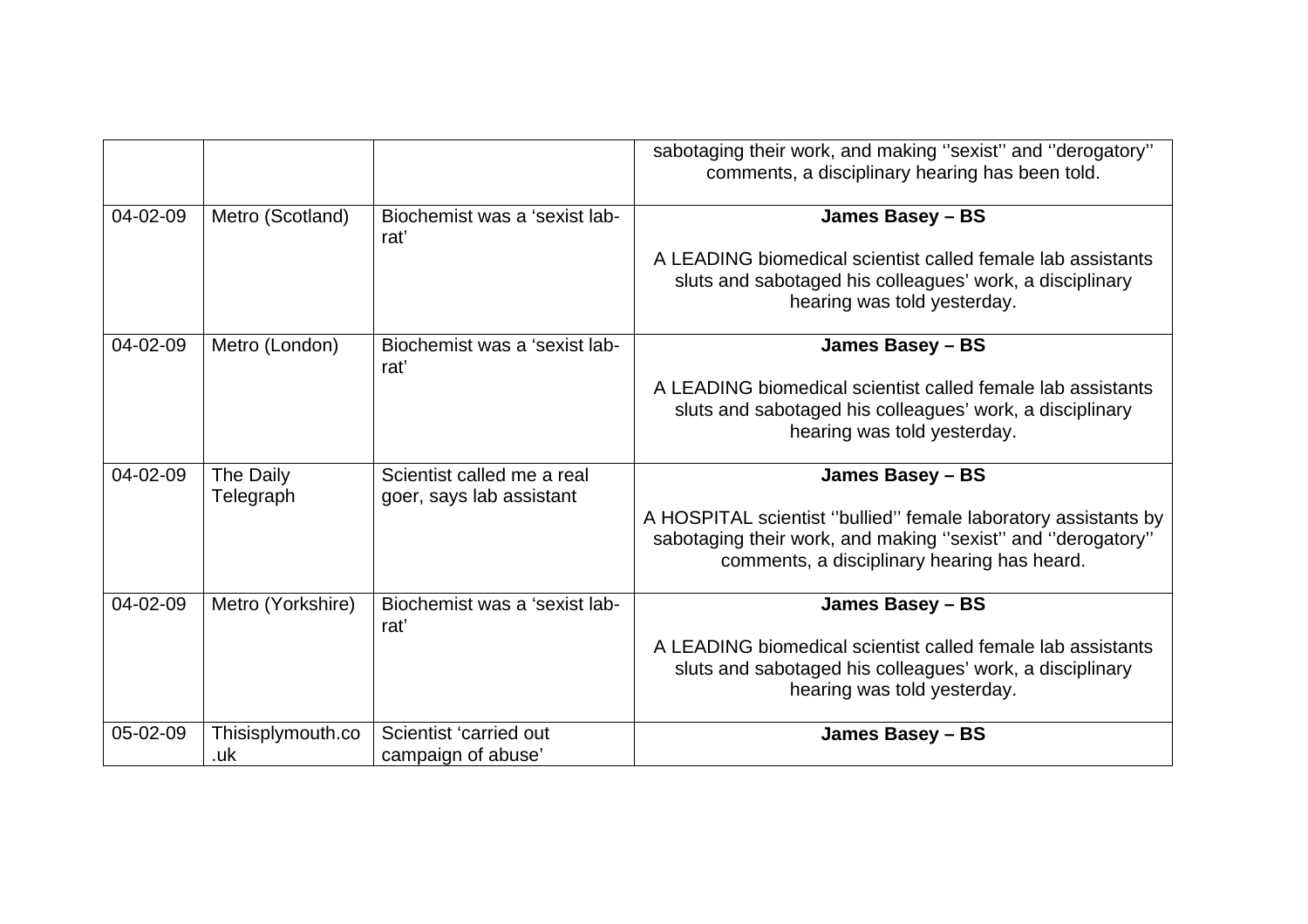|          |                           |                                                                       | A LEADING biomedical scientist made racist remarks about a<br>trainee scientist and treated co workers so badly one<br>developed a heart condition, a hearing at the Health<br>Professions Council was told yesterday. |
|----------|---------------------------|-----------------------------------------------------------------------|------------------------------------------------------------------------------------------------------------------------------------------------------------------------------------------------------------------------|
| 05-02-09 | Coventry<br>Telegraph     | Four suspended in new<br>hospital video scandal                       | <b>Unknown</b><br>Four workers at Coventry University Hospital have been<br>suspended for filming a prank video.                                                                                                       |
| 05-02-09 | Warwickshire<br>Telegraph | Four suspended in new<br>hospital video scandal                       | <b>Unknown</b><br>Four workers at Coventry University Hospital have been<br>suspended for filming a prank video.                                                                                                       |
| 05-02-09 | Coventrytelegraph<br>.net | Four suspended over prank<br>video at Coventry University<br>Hospital | <b>Unknown</b><br>Four workers at Coventry University Hospital have been<br>suspended for filming a prank video.                                                                                                       |
| 06-02-09 | <b>BBC News</b>           | Paramedic took photos of<br>patient                                   | lain Finney - PA<br>A Norfolk paramedic who removed clothing from a female<br>patient and took photos of her on his mobile phone has been<br>jailed for nine months.                                                   |
| 06-02-09 | Iccoventry.co.uk          | Four suspended over prank<br>video at Coventry University<br>Hospital | <b>Unknown</b><br>Four workers at Coventry University Hospital have been                                                                                                                                               |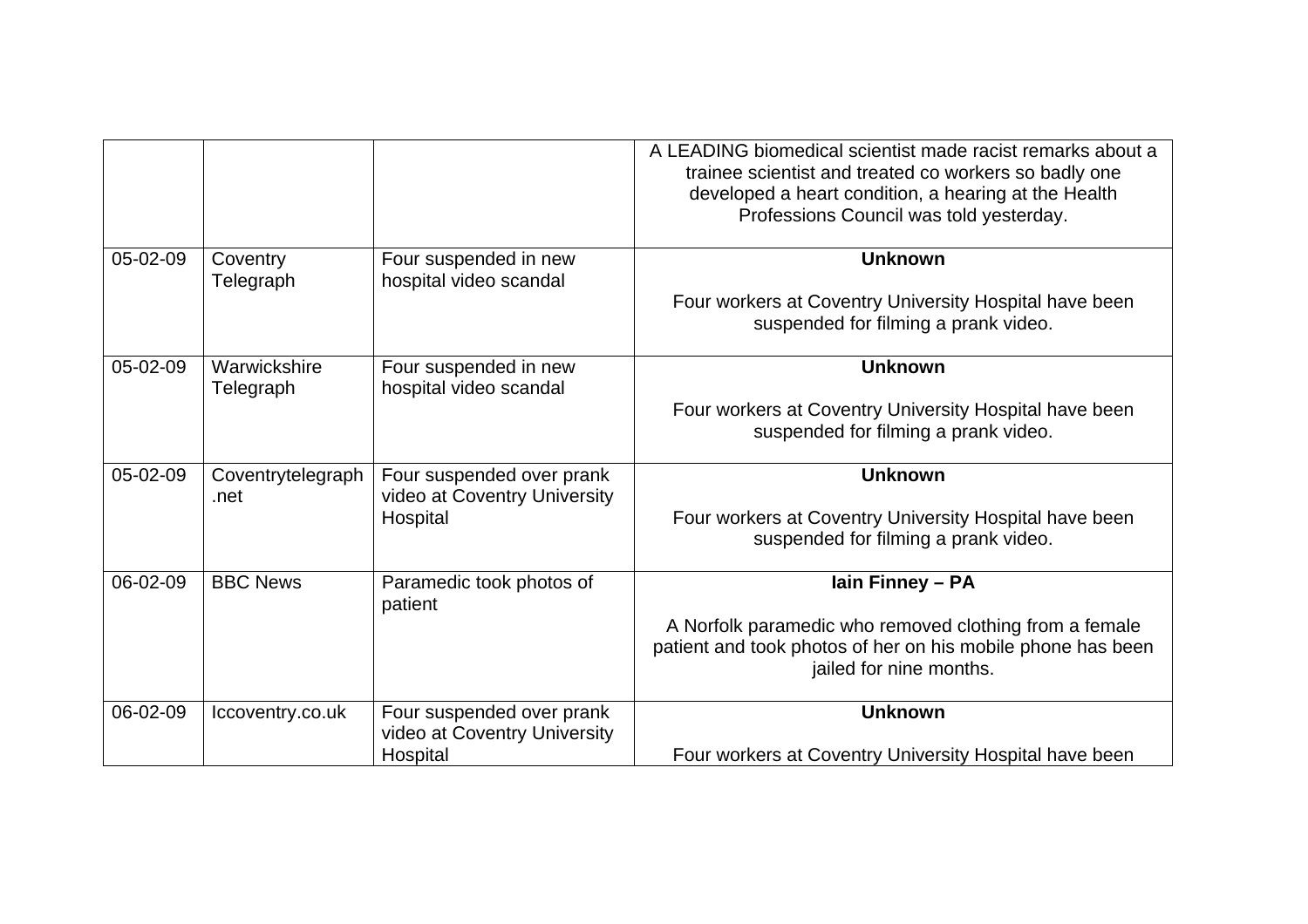|                |                               |                                                          | suspended for filming a prank video.                                                                                                                          |
|----------------|-------------------------------|----------------------------------------------------------|---------------------------------------------------------------------------------------------------------------------------------------------------------------|
| 09-02-09       | Evening<br>Telegraph          | 'Reckless' dietician is struck<br>off by NHS             | Zoe Gaten - DT                                                                                                                                                |
|                | (Peterborough)                |                                                          | A CITY dietician has been struck off after a catalogue of<br>failures and lack of care led to an elderly patient's blood sugar<br>plummeting dangerously low. |
| 09-02-09       | Maghullstar.co.uk             | NW Ambulance paramedic<br>struck off for lying about     | <b>William Cunningham - PA</b>                                                                                                                                |
|                |                               | qualifications                                           | A NORTH west paramedic was struck off for lying about his<br>GCSE grades.                                                                                     |
| 11-02-09       | Newquay<br>Guardian           | Calls to suspend hospital<br>scientist after allegations | James Basey - BS                                                                                                                                              |
|                |                               |                                                          | HOSPITAL bosses yesterday faced calls to suspend a top<br>biomedical scientist after he was accused of bullying<br>colleagues and tampering with equipment.   |
|                |                               |                                                          |                                                                                                                                                               |
| $11 - 02 - 09$ | <b>Cornish Guardian</b>       | Calls to suspend hospital<br>scientist after allegations | James Basey - BS                                                                                                                                              |
|                |                               |                                                          | HOSPITAL bosses yesterday faced calls to suspend a top<br>biomedical scientist after he was accused of bullying<br>colleagues and tampering with equipment.   |
| 11-02-09       | Londonderrysenti<br>nel.co.uk | Radiographer faces fitness to<br>work hearing            | Ivor Gilfillan - RA                                                                                                                                           |
|                |                               |                                                          | A LIMA VADY man who worked as a top radiographer at                                                                                                           |
|                |                               |                                                          | Altnagelvin hospital faces a hearing next month to determine                                                                                                  |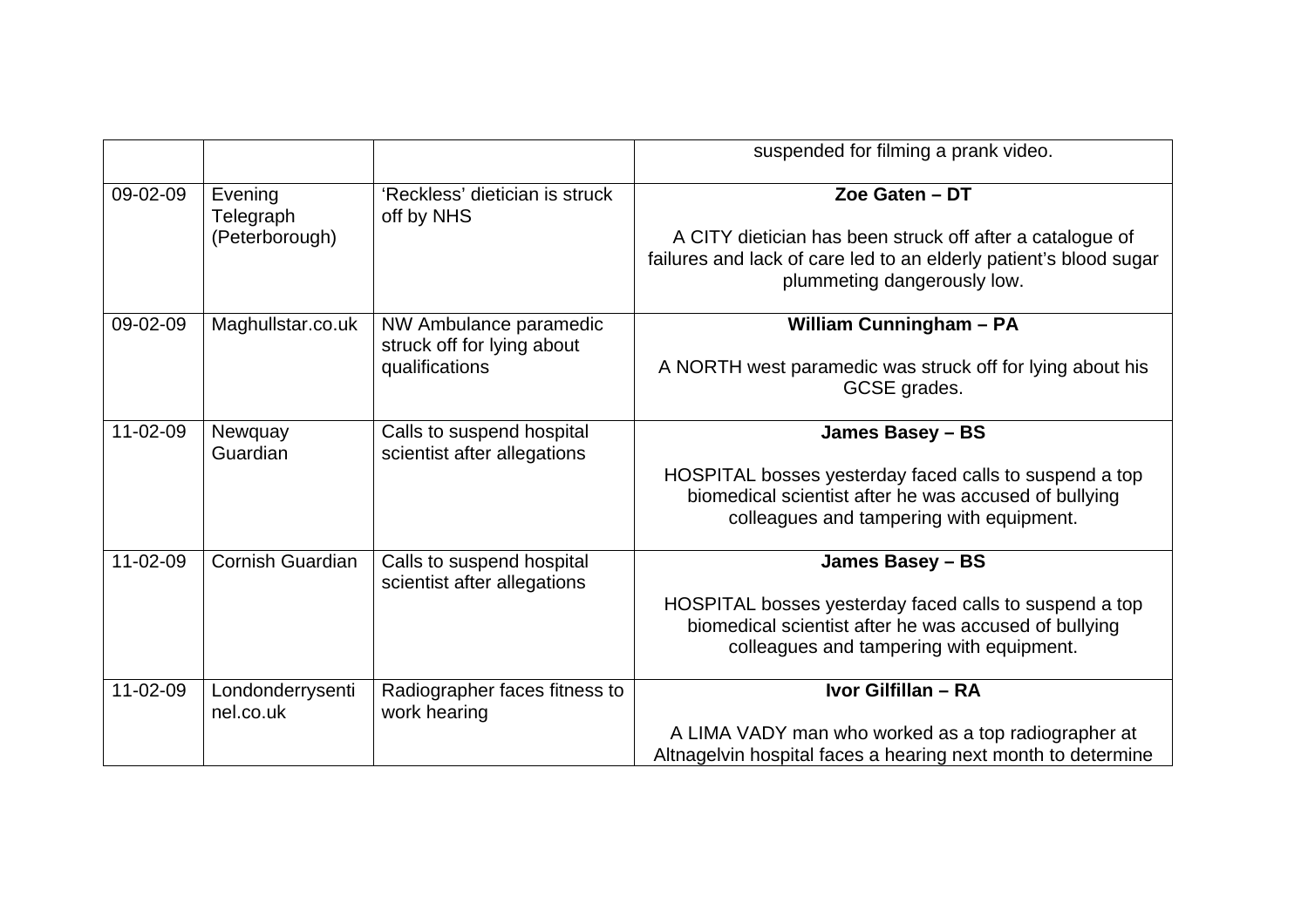|          |                               |                                                              | whether he should be struck off by the body that regulates<br>health professions. |
|----------|-------------------------------|--------------------------------------------------------------|-----------------------------------------------------------------------------------|
| 12-02-09 | Yorkshire Evening<br>Post     | Op assistant 'put mother at<br>risk of harm'                 | Andrew Sanderman-Craik - ODP                                                      |
|          |                               |                                                              | AN OPERATING theatre assistant risked harming a mother                            |
|          |                               |                                                              | and her premature twins during an emergency Caesarean                             |
|          |                               |                                                              | section, a disciplinary hearing heard.                                            |
| 12-02-09 | Londonderrysenti<br>nel.co.uk | Gilfillan faces hearing over<br>fitness to work              | Ivor Gilfillan - RA                                                               |
|          |                               |                                                              | A PAEDOPHILE who worked as a top radiographer at                                  |
|          |                               |                                                              | Altnagelvin hospital faces a hearing next month to determine                      |
|          |                               |                                                              | whether he should be struck off by the body that regulates<br>health professions. |
|          |                               |                                                              |                                                                                   |
| 12-02-09 | <b>Bootle Times</b>           | Paramedic struck off over<br><b>GCSE</b> claims              | <b>William Cunningham - PA</b>                                                    |
|          |                               |                                                              | A NORTH west paramedic has been stuck off for lying about                         |
|          |                               |                                                              | his GCSE grades.                                                                  |
| 12-02-09 | <b>Yorkshire Post</b>         | Surgery assistant 'could have<br>damaged a mother and twins' | Andrew Sanderman-Craik - ODP                                                      |
|          |                               |                                                              | A Leeds operating theatre assistant risked harming a mother                       |
|          |                               |                                                              | and her premature twins during an emergency Caesarean                             |
|          |                               |                                                              | section, a disciplinary hearing has been told.                                    |
| 12-02-09 | Thisiscornwall.co.            | Calls to suspend hospital                                    | James Basey - BS                                                                  |
|          | uk                            | scientist after allegations                                  |                                                                                   |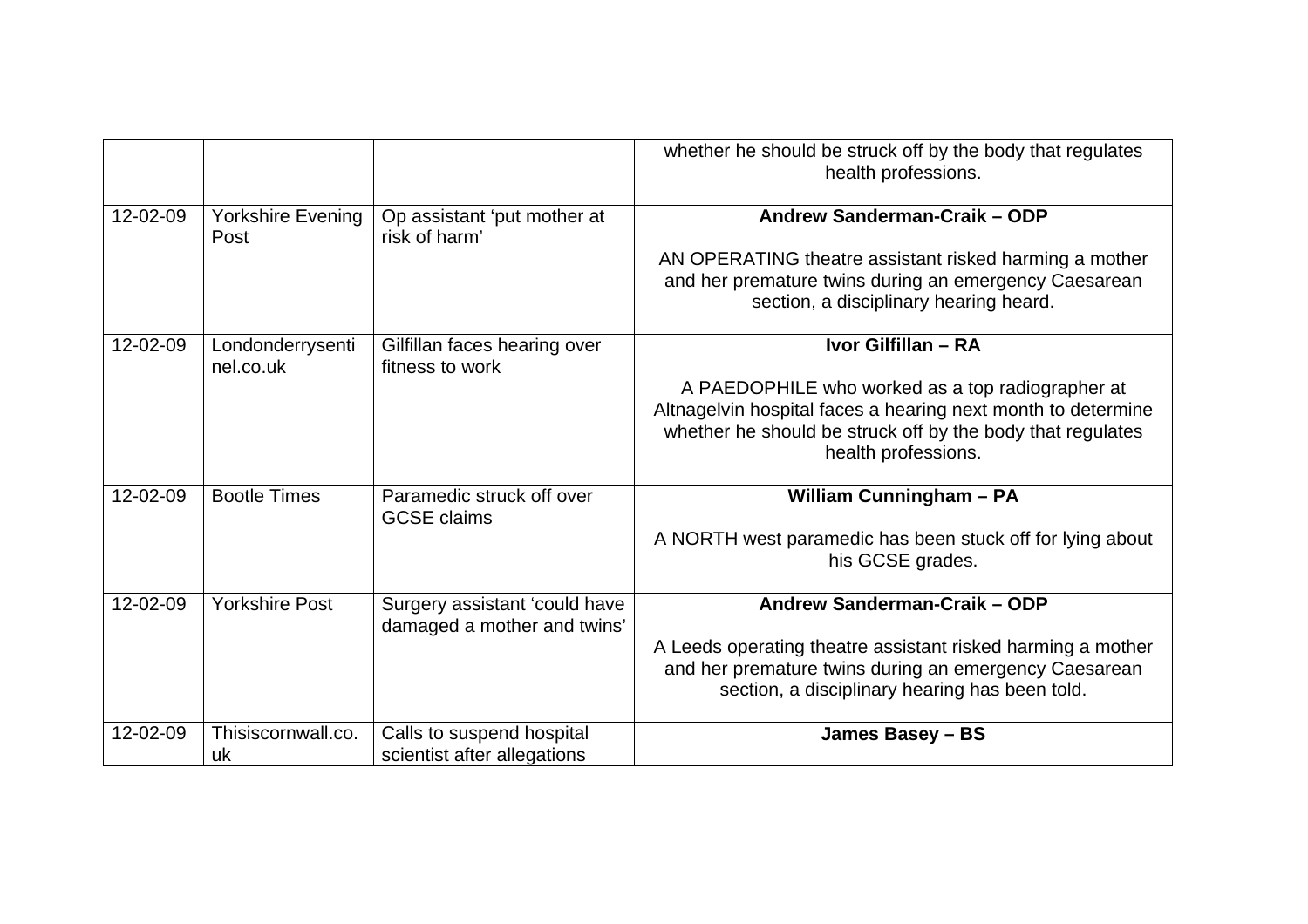|                |                            |                                                                                   | HOSPITAL bosses yesterday faced calls to suspend a top<br>biomedical scientist after he was accused of bullying<br>colleagues and tampering with equipment.                                         |
|----------------|----------------------------|-----------------------------------------------------------------------------------|-----------------------------------------------------------------------------------------------------------------------------------------------------------------------------------------------------|
| 12-02-09       | Southportvisiter.c<br>o.uk | North West paramedic is<br>struck off for lying about his<br>O-level exam results | <b>William Cunningham - PA</b><br>A NORTH west paramedic has been stuck off for lying about<br>his GCSE grades.                                                                                     |
| 12-02-09       | Yorkshire Evening<br>Post  | Leeds hospital assistant<br>'could have damaged mum<br>and twins'                 | Andrew Sanderman-Craik - ODP<br>A Leeds operating theatre assistant risked harming a mother<br>and premature twins during an emergency Caesarean section,<br>a disciplinary hearing was told today. |
| $12 - 02 - 09$ | <b>Yorkshire Post</b>      | Surgery assistant 'could have<br>harmed mother and twins'                         | Andrew Sanderman-Craik - ODP<br>A Leeds operating theatre assistant risked harming a mother<br>and premature twins during an emergency Caesarean section,<br>a disciplinary hearing was told today. |
| 12-02-09       | Thisisplymouth.co<br>.uk   | Hospital scientist made our<br>lives a misery, claim staff                        | James Basey - BS<br>HOSPITAL bosses yesterday faced calls to suspend a top<br>biomedical scientist after he was accused of bullying<br>colleagues and tampering with equipment.                     |
| 13-02-09       | Daily Post (Wales)         | Health panel imposes caution                                                      | Barbara Elizabeth Ferraro - RA                                                                                                                                                                      |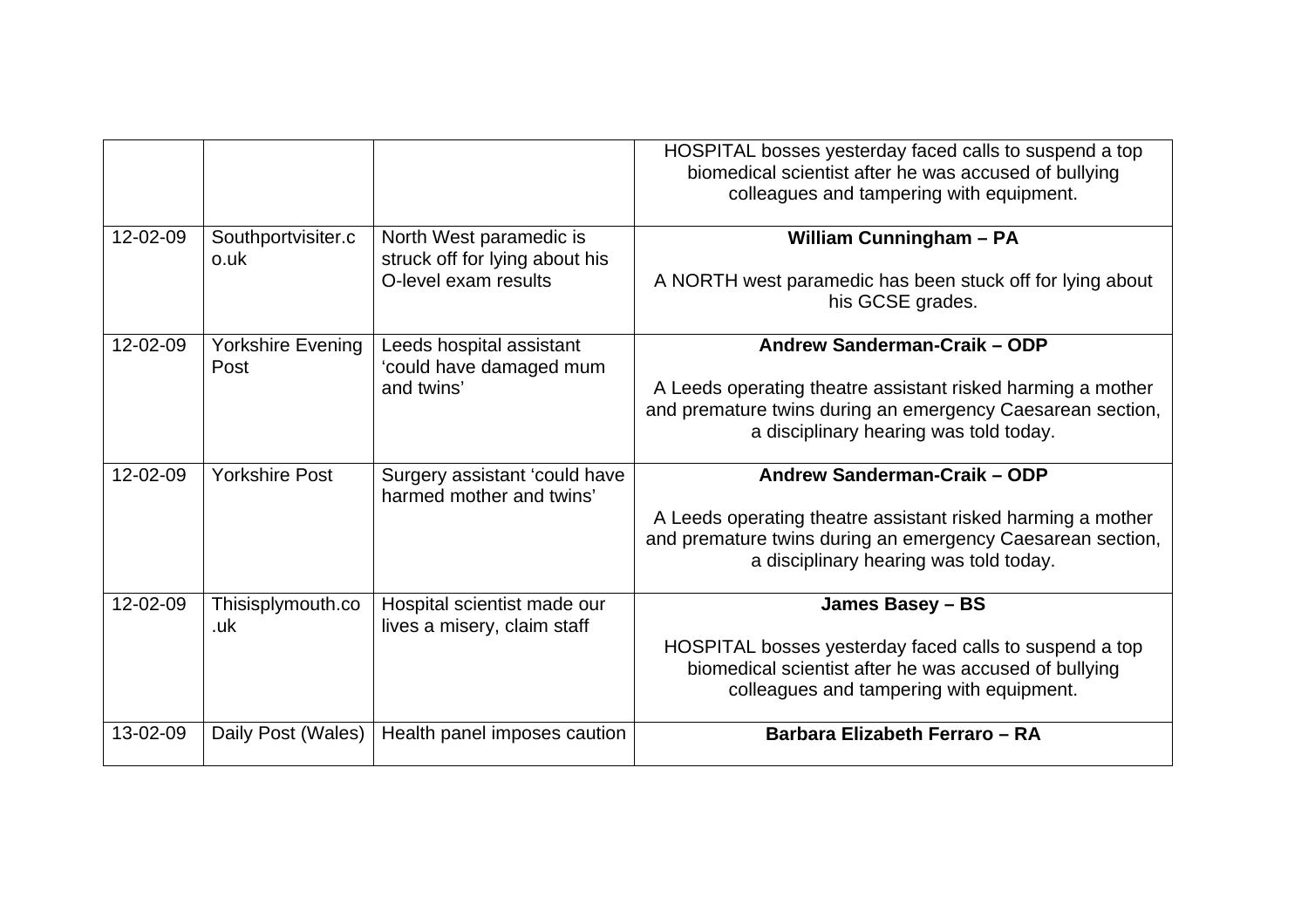|          |                        |                                                     | A RADIOGRAPHER was cautioned yesterday for passing on<br>confidential medical information to her ex-partner about his ex-<br>wife and daughter.                                                                      |
|----------|------------------------|-----------------------------------------------------|----------------------------------------------------------------------------------------------------------------------------------------------------------------------------------------------------------------------|
| 13-02-09 | Derry Journal          | Sex offender to face fitness<br>to work hearing     | Ivor Gilfillan - RA                                                                                                                                                                                                  |
|          |                        |                                                     | A convicted sex offender who was employed as a senior<br>radiographer at Altnagelvin Hospital, is to face a fitness to work<br>hearing next month, to decide whether he should be struck off<br>from the profession. |
| 13-02-09 | Walesonline.co.uk      | Hospital worker breached<br>patient confidentiality | Barbara Elizabeth Ferraro - RA                                                                                                                                                                                       |
|          |                        |                                                     | A radiographer was cautioned today for passing on confidential<br>medical information to her ex-partner about his ex-wife and<br>daughter.                                                                           |
| 13-02-09 | The Daily<br>Telegraph | Hospital files smuggled                             | Barbara Elizabeth Ferraro - RA                                                                                                                                                                                       |
|          |                        |                                                     | A radiographer smuggled personal medical records of her<br>lovers ex-wife from the hospital where she worked, a<br>disciplinary hearing was told yesterday.                                                          |
| 13-02-09 | The Guardian           | Hospital worker passed on<br>medical data to lover  | Barbara Elizabeth Ferraro - RA                                                                                                                                                                                       |
|          |                        |                                                     | A radiographer has been cautioned for passing on confidential<br>medical data to her then-partner about his ex-wife and<br>daughter.                                                                                 |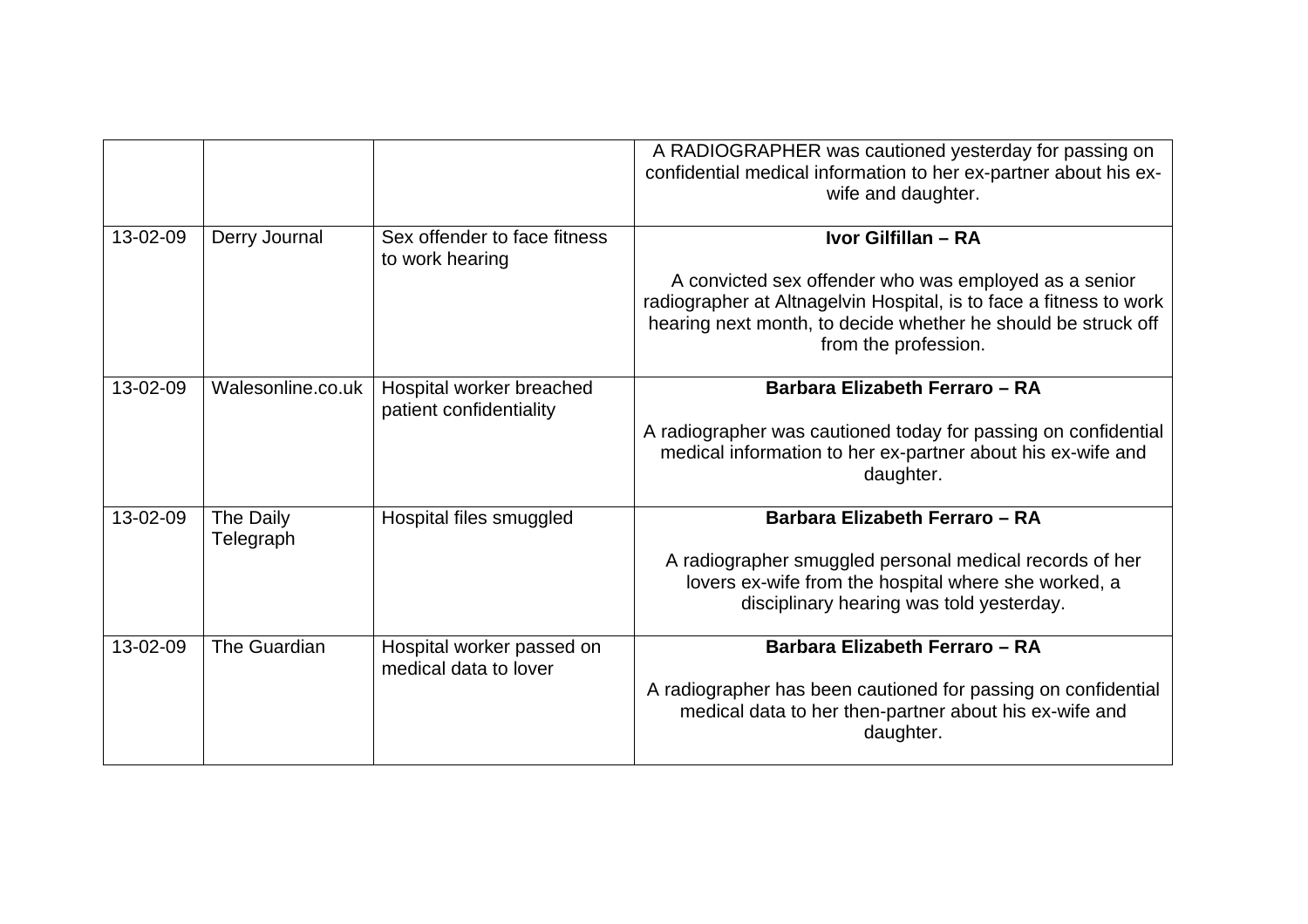| 13-02-09 | Thisissouthwales.<br>co.uk               | Hospital worker breached<br>patient confidentiality           | Barbara Elizabeth Ferraro - RA                                                                                                                                                                                                           |
|----------|------------------------------------------|---------------------------------------------------------------|------------------------------------------------------------------------------------------------------------------------------------------------------------------------------------------------------------------------------------------|
|          |                                          |                                                               | A RADIOGRAPHER was cautioned today for passing on<br>confidential medical information to her then partner about his<br>ex-wife and daughter.                                                                                             |
| 16-02-09 | Northamptonshire<br>Evening<br>Telegraph | Paramedic faces disciplinary<br>case                          | <b>Rosalind Dixon - PA</b><br>A paramedic is due to appear before the Health Professions<br>Council in London today to face disciplinary proceedings for<br>the way she allegedly treated patients at the Kettering General<br>Hospital. |
| 17-02-09 | <b>Belfast Telegraph</b>                 | Theatre assistant is struck off                               | Andrew Sanderman-Craik - ODP<br>An operating theatre assistant who risked harming a mother<br>and her premature twins during an emergency Caesarean                                                                                      |
| 18-02-09 |                                          | <b>Assistant barred</b>                                       | section has been struck off.<br>Andrew Sanderman-Craik - ODP                                                                                                                                                                             |
|          | The Press (York)                         |                                                               | AN OPERATING theatre assistant in Leeds who risked<br>harming a mother and her premature twins during an<br>emergency caesarean section has been struck off.                                                                             |
| 18-02-09 | <b>MK News</b>                           | Reading specs detour<br>delayed poorly OAP's A&E<br>admission | <b>Rosalind Dixon - PA</b><br>A paramedic has been suspended after she stopped to pick up<br>her glasses while taking a critically ill pensioner to A&E.                                                                                 |
| 18-02-09 | Yorkshire Evening                        | Theatre assistant at birth                                    | Andrew Sanderman-Craik - ODP                                                                                                                                                                                                             |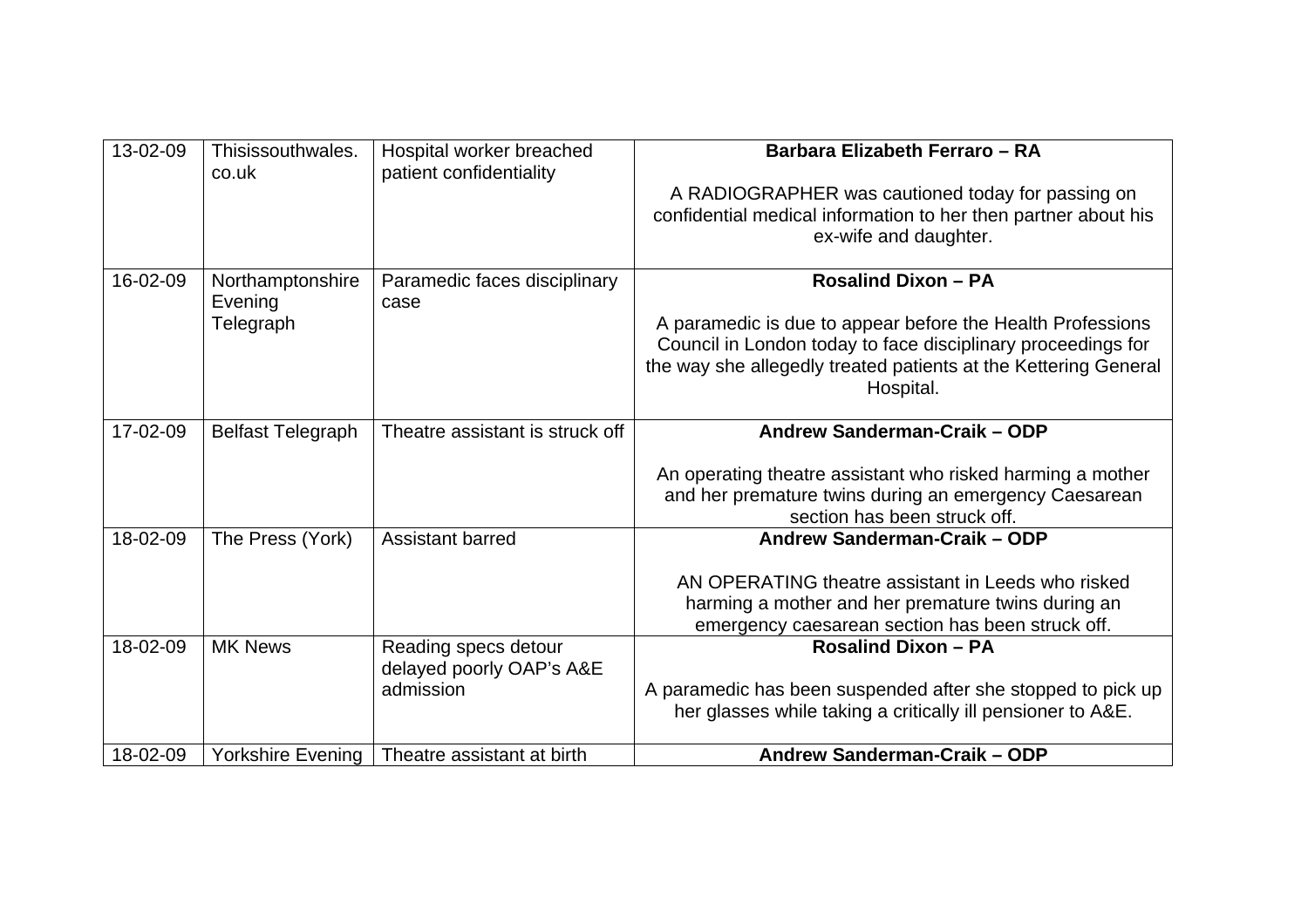|          | Post                             | struck off                                                     | AN OPERATING theatre assistant in Leeds who risked<br>harming a mother and her premature twins during an<br>emergency caesarean section has been struck off.                                                         |
|----------|----------------------------------|----------------------------------------------------------------|----------------------------------------------------------------------------------------------------------------------------------------------------------------------------------------------------------------------|
| 18-02-09 | <b>Yorkshire Evening</b><br>Post | <b>Untrained Leeds medic</b><br>struck off over twins delivery | Andrew Sanderman-Craik - ODP<br>AN OPERATING theatre assistant in Leeds who risked                                                                                                                                   |
|          |                                  |                                                                | harming a mother and her premature twins during an<br>emergency caesarean section has been struck off.                                                                                                               |
| 18-02-09 | Northampton<br>Chronicle and     | Untrained medic struck off<br>over twins delivery              | Andrew Sanderman-Craik - ODP                                                                                                                                                                                         |
|          | Echo                             |                                                                | AN OPERATING theatre assistant in Leeds who risked                                                                                                                                                                   |
|          |                                  |                                                                | harming a mother and her premature twins during an                                                                                                                                                                   |
|          |                                  |                                                                | emergency caesarean section has been struck off.                                                                                                                                                                     |
| 18-02-09 | Teletext.co.uk                   | Hospital worker cautioned                                      | Barbara Elizabeth Ferraro - RA                                                                                                                                                                                       |
|          |                                  |                                                                | A radiographer from Carmarthen has been cautioned for<br>passing on confidential medical information to her then-partner<br>about his ex-wife and daughter.                                                          |
| 18-02-09 | Derry Journal                    | Sex offender to face fitness<br>to work hearing                | Ivor Gilfillan - RA                                                                                                                                                                                                  |
|          |                                  |                                                                | A convicted sex offender who was employed as a senior<br>radiographer at Altnagelvin Hospital, is to face a fitness to work<br>hearing next month, to decide whether he should be struck off<br>from the profession. |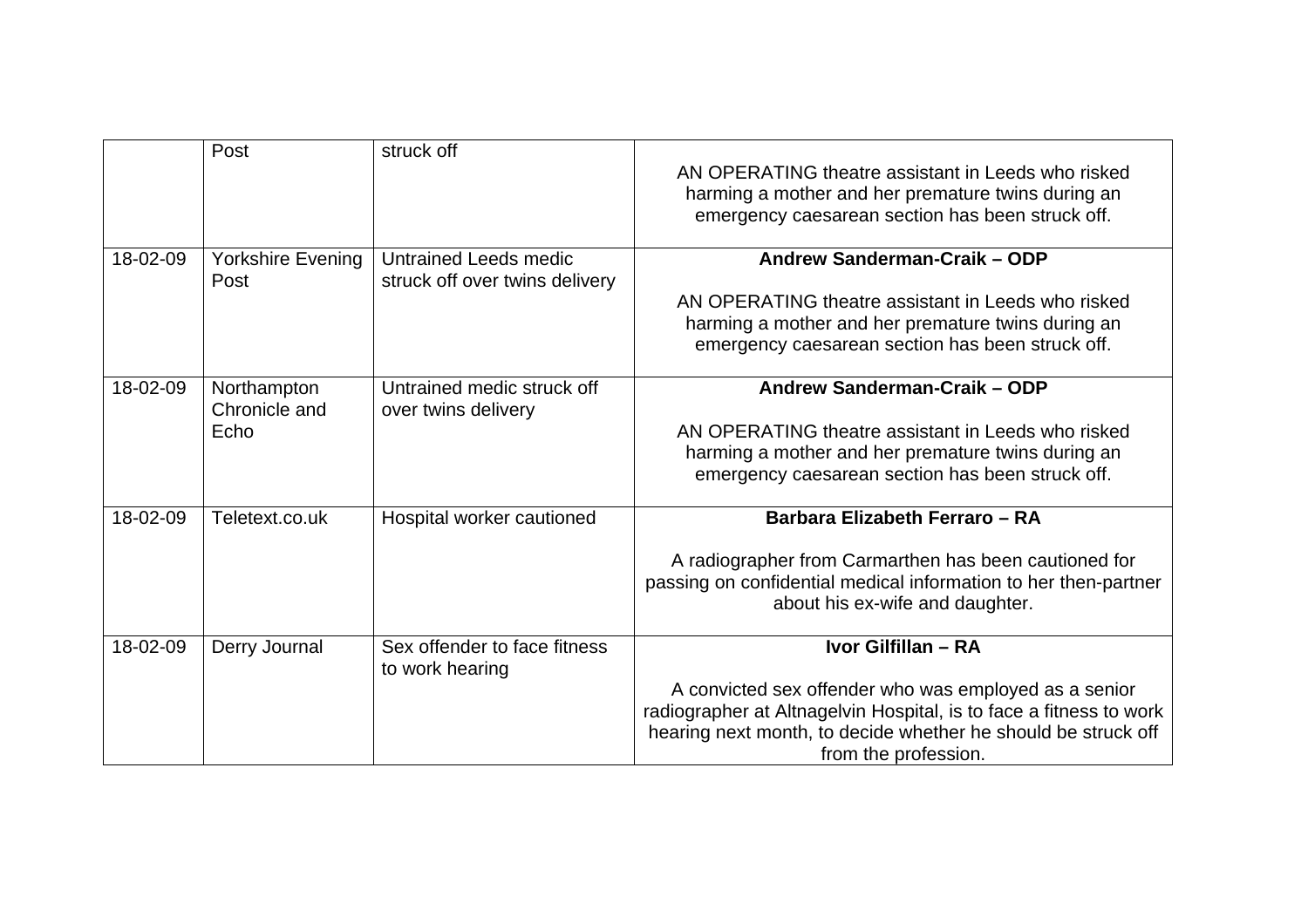| 18-02-09 | Thisiscornwall.co.<br>uk             | Hospital scientist made our<br>lives a misery, claim staff | James Basey - BS                                                                                                                                             |
|----------|--------------------------------------|------------------------------------------------------------|--------------------------------------------------------------------------------------------------------------------------------------------------------------|
|          |                                      |                                                            | HOSPITAL bosses yesterday faced calls to suspend a top<br>biomedical scientist after he was accused of bullying<br>colleagues and tampering with equipment.  |
| 19-02-09 | Teletext.co.uk                       | Paramedic suspended for<br>delay                           | <b>Rosalind Dixon - PA</b>                                                                                                                                   |
|          |                                      |                                                            | A paramedic who delayed a 70 - year - old man's arrival at<br>Kettering Hospital by taking a detour to pick up her glasses<br>has been suspended for a year. |
| 19-02-09 | Wellingborough &<br>Rushden Herald & | Paramedic struck-off                                       | <b>Rosalind Dixon - PA</b>                                                                                                                                   |
|          | Post                                 |                                                            | A PARAMEDIC has been suspended for a year after stopping<br>to pick up her glasses while taking a critically-ill pensioner to<br>hospital.                   |
| 19-02-09 | Dailymail.co.uk                      | Paramedic suspended over<br>detour to pick up her specs    | <b>Rosalind Dixon - PA</b>                                                                                                                                   |
|          |                                      |                                                            | A paramedic has been suspended for making a detour to pick<br>up her glasses while taking an elderly man to hospital with a<br>possible heart attack.        |
| 19-02-09 | <b>Press Association</b>             | Paramedic suspended over<br>detouring                      | <b>Rosalind Dixon - PA</b>                                                                                                                                   |
|          |                                      |                                                            | A paramedic who delayed a 70 - year - old man's arrival at<br>Kettering Hospital by taking a detour to pick up her glasses<br>has been suspended for a year. |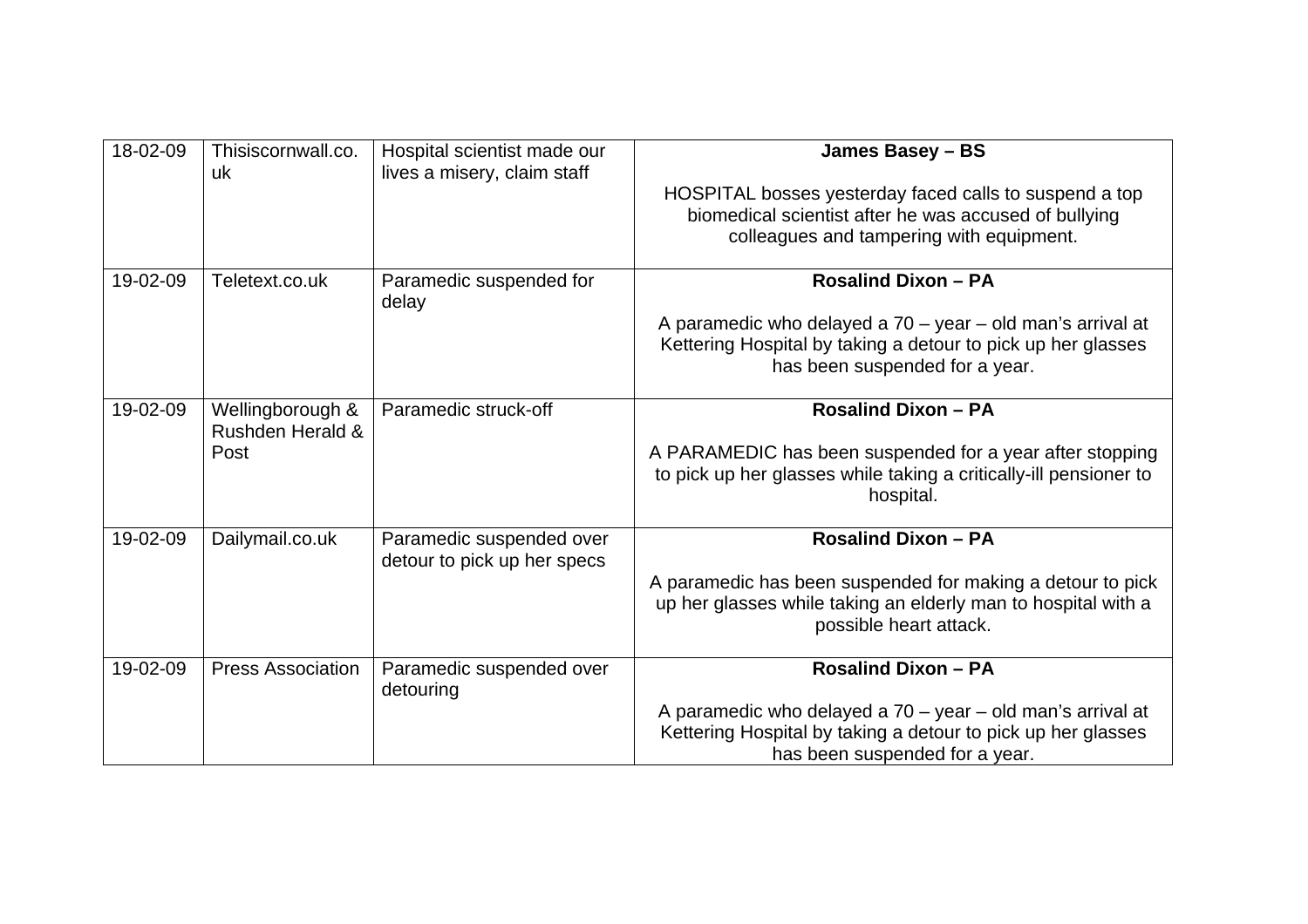| 19-02-09 | Telegraph.co.uk                      | Paramedic suspended for<br>taking detour to pick up<br>reading glasses                                | <b>Rosalind Dixon - PA</b><br>Rosalind Dixon was dispatched to the $70 - year - old$ man's<br>house in Rushden, after he dialled 999 and reported having<br>severe chest pains.                                       |
|----------|--------------------------------------|-------------------------------------------------------------------------------------------------------|-----------------------------------------------------------------------------------------------------------------------------------------------------------------------------------------------------------------------|
| 20-02-09 | Northampton<br>Chronicle and<br>Echo | Paramedic suspended for a<br>year                                                                     | <b>Rosalind Dixon - PA</b><br>A PARAMEDIC from Northamptonshire who delayed an elderly<br>patient's arrival at Kettering General Hospital by taking a<br>detour to pick up her glasses has been suspended for a year. |
| 20-02-09 | <b>Yorkshire Post</b>                | Paramedic suspended for<br>ambulance detour                                                           | <b>Rosalind Dixon - PA</b><br>A paramedic who delayed a suspected heart-attack victim's<br>arrival at a Northamptonshire hospital by taking a detour to<br>pick up her reading glasses has been suspended for a year. |
| 20-02-09 | 24dash.com                           | Paramedic who made a<br>detour for specs suspended<br>for a year                                      | <b>Rosalind Dixon - PA</b><br>A Northamptonshire paramedic who delayed an elderly<br>patient's arrival at hospital by taking a detour to pick up her<br>glasses has been suspended for a year.                        |
| 20-02-09 | <b>Mail Online</b>                   | Paramedic taking critically ill<br>OAP to hospital made a<br>detour to pick up her reading<br>glasses | <b>Rosalind Dixon - PA</b><br>A paramedic who delayed an elderly patient's arrival at<br>hospital by taking a detour to pick up her glasses has been<br>suspended for a year, it was revealed today.                  |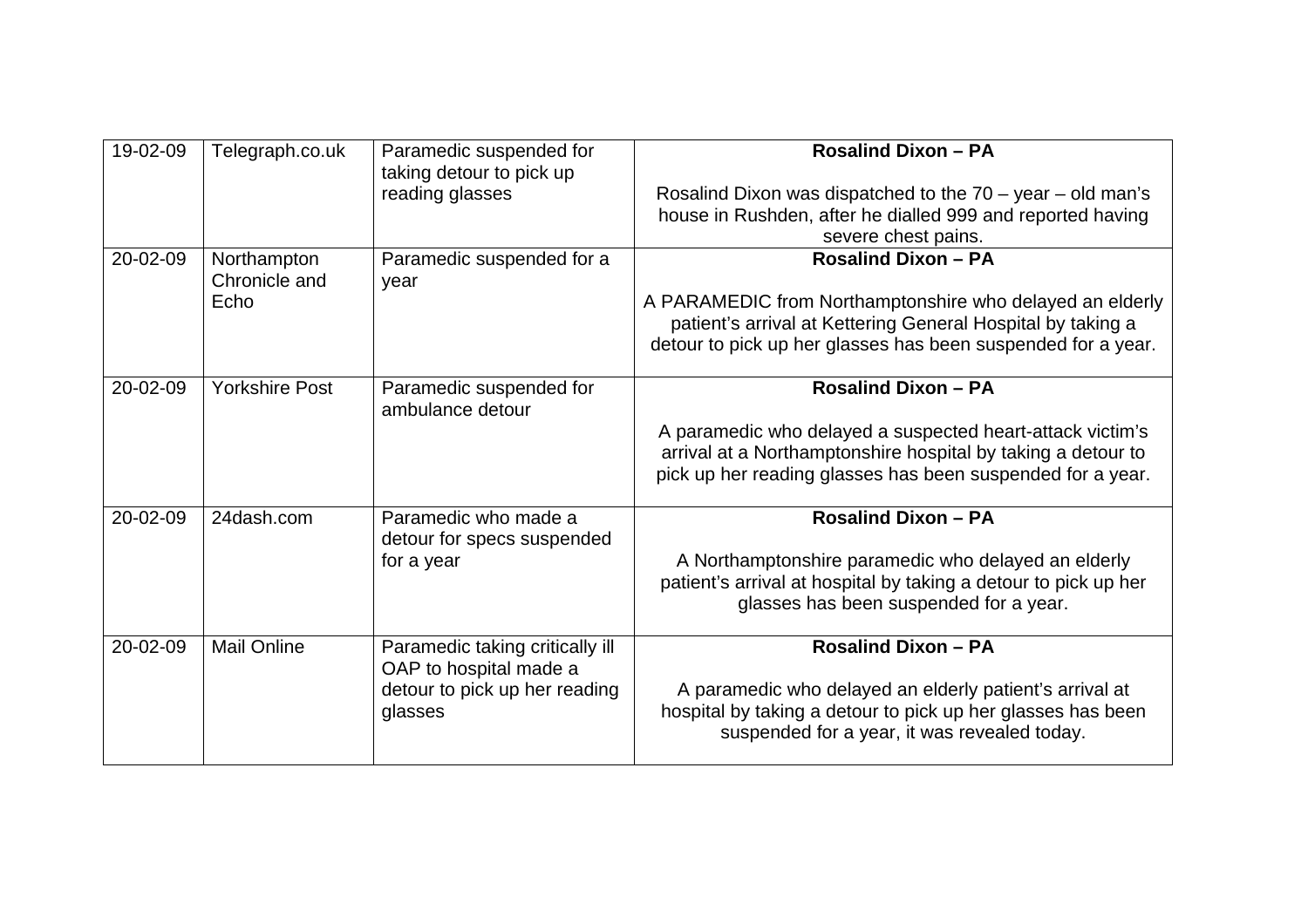| 20-02-09       | Ripley and<br><b>Heanor News</b> | Paramedic suspended over<br>detour to pick up specs | <b>Rosalind Dixon - PA</b>                                                                                                                           |
|----------------|----------------------------------|-----------------------------------------------------|------------------------------------------------------------------------------------------------------------------------------------------------------|
|                |                                  |                                                     | A Northamptonshire paramedic who delayed an elderly                                                                                                  |
|                |                                  |                                                     | patient's arrival at hospital by taking a detour to pick up her                                                                                      |
|                |                                  |                                                     | glasses has been suspended for a year.                                                                                                               |
| $21 - 02 - 09$ | <b>Teletext</b>                  | Speech therapist struck off                         | <b>Maureen McGinn - SL</b>                                                                                                                           |
|                |                                  |                                                     | An Ealing speech and language therapist has been struck off<br>for misconduct and incompetence after a hearing by the Health<br>Professions Council. |
|                |                                  |                                                     |                                                                                                                                                      |
| 23-02-09       | <b>County Times</b>              | Paramedic suspended over<br>detour to pick up specs | <b>Rosalind Dixon - PA</b>                                                                                                                           |
|                |                                  |                                                     | A Northamptonshire paramedic who delayed an elderly                                                                                                  |
|                |                                  |                                                     | patient's arrival at hospital by taking a detour to pick up her                                                                                      |
|                |                                  |                                                     | glasses has been suspended for a year.                                                                                                               |
| 23-02-09       | Northampton<br>Chronicle and     | Northamptonshire paramedic<br>suspended for a year  | <b>Rosalind Dixon - PA</b>                                                                                                                           |
|                | Echo                             |                                                     | A paramedic from Northamptonshire who delayed an elderly                                                                                             |
|                |                                  |                                                     | patient's arrival at Kettering General Hospital by taking a                                                                                          |
|                |                                  |                                                     | detour to pick up her glasses has been suspended for a year.                                                                                         |
| 23-02-09       | Telegraph.co.uk                  | NHS occupational therapist                          | <b>Benedict Ciappara - OT</b>                                                                                                                        |
|                |                                  | claiming sick leave<br>'emigrated to Thailand'      | Benedict Ciappara was employed as a senior member of staff                                                                                           |
|                |                                  |                                                     | by Surrey Primary Care trust to help people suffering from<br>memory loss and mental health issues.                                                  |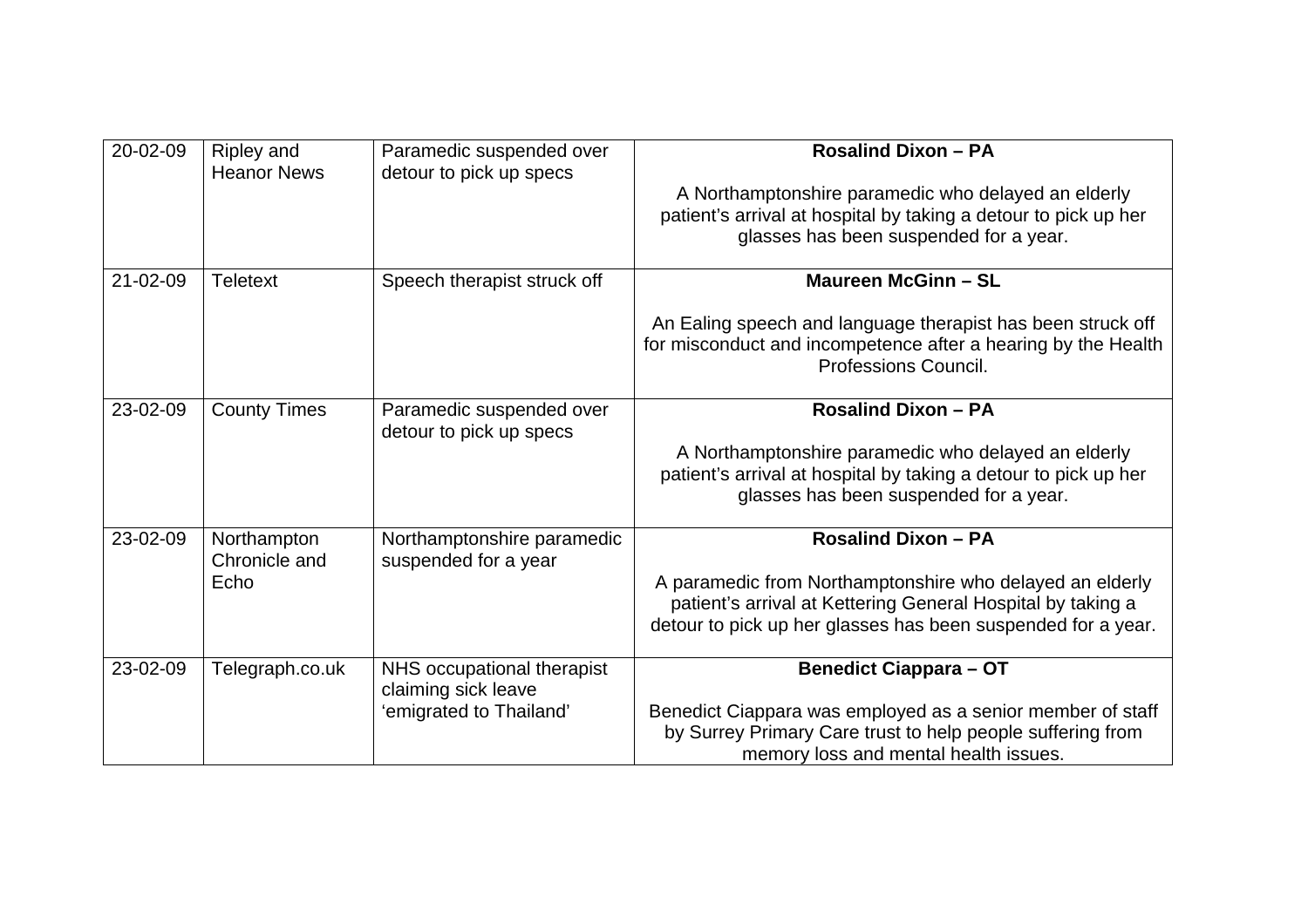| 23-02-09 | Thisisnottingham.<br>co.uk        | Nottingham foot specialist<br>'lied about knowledge'     | Amin Sain - CH                                                                                |
|----------|-----------------------------------|----------------------------------------------------------|-----------------------------------------------------------------------------------------------|
|          |                                   |                                                          | A LADY BAY foot specialist lied about his knowledge of                                        |
|          |                                   |                                                          | keyhole surgery to boost his professional status, a misconduct                                |
|          |                                   |                                                          | hearing has been told today.                                                                  |
| 23-02-09 | Evening<br>Standard.co.uk         | A THERAPIST who went on<br>sick leave from his NHS job   | <b>Benedict Ciappara - OT</b>                                                                 |
|          |                                   | was sacked when it was                                   | Benedict Ciappara worked as an occupational therapist for                                     |
|          |                                   | discovered he had emigrated                              | Surrey Primary Care Trust where he would assist people                                        |
|          |                                   | to Thailand                                              | suffering with memory loss and mental health issues.                                          |
|          |                                   |                                                          |                                                                                               |
| 23-02-09 | <b>Evening Standard</b>           | Sick-leave worker had<br>emigrated                       | <b>Benedict Ciappara - OT</b>                                                                 |
|          |                                   |                                                          | A THERAPIST who went on sick leave from his NHS job was                                       |
|          |                                   |                                                          | sacked when it was discovered he had emigrated to Thailand.                                   |
| 24-02-09 | The Sun                           | Therapist off sick to Thailand                           | <b>Benedict Ciappara - OT</b>                                                                 |
|          |                                   |                                                          | AN NHS mental health therapist who spent six weeks off sick<br>had actually moved to Thailand |
| 24-02-09 | <b>Evening Post</b><br>Nottingham | 'Lies' about surgical expertise                          | Amin Sain - CH                                                                                |
|          |                                   |                                                          | A LADY BAY foot specialist lied about his knowledge of                                        |
|          |                                   |                                                          | keyhole surgery to boost his professional status, a misconduct<br>hearing was told.           |
|          |                                   |                                                          |                                                                                               |
| 25-02-09 | Newstin.co.uk                     | Paramedic refused to take<br>patient with broken back to | <b>Robert Chambers - PA</b>                                                                   |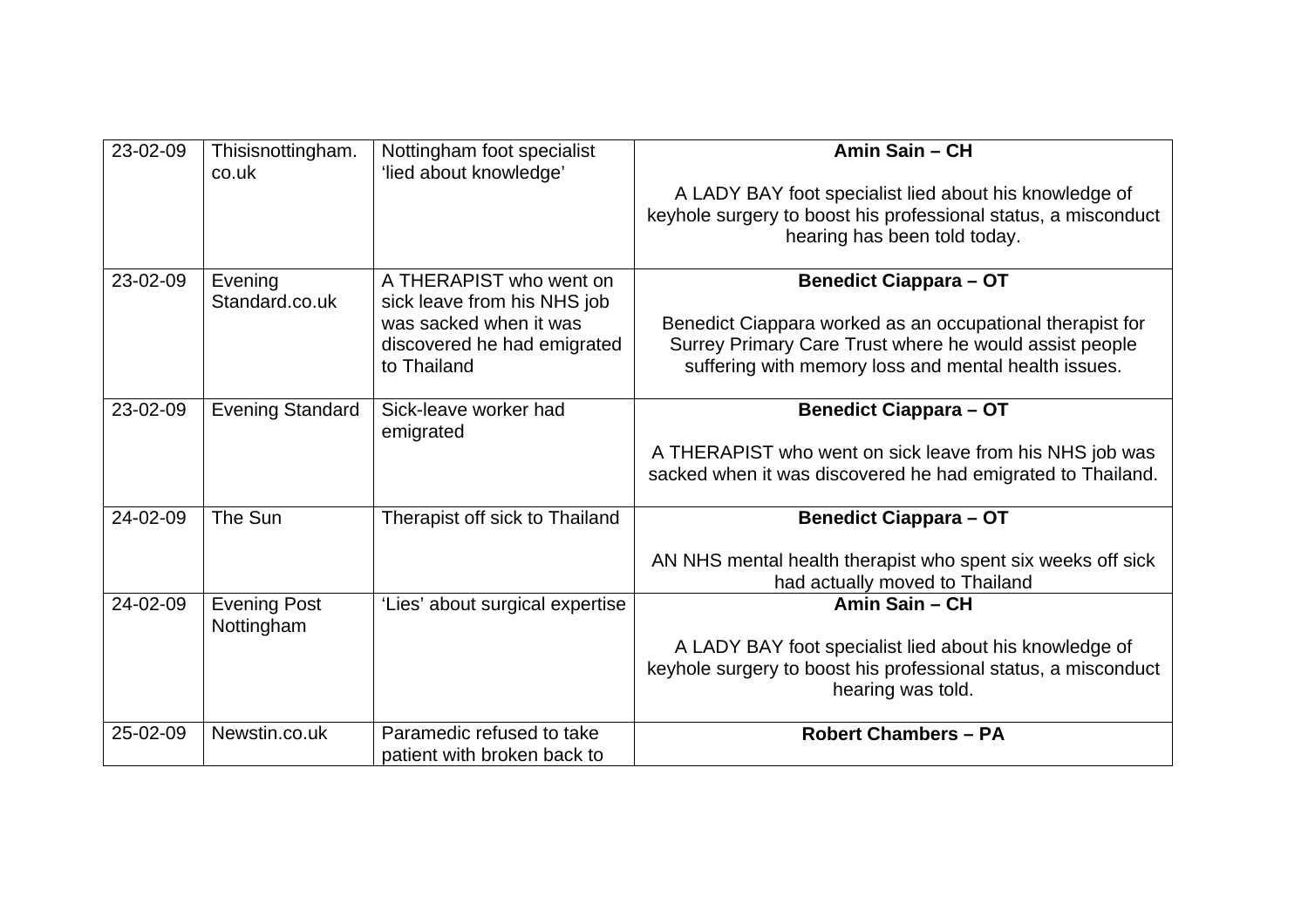|          |                                     | hospital 'because he was on<br>his break'                                           | Robert Chambers refused to take a patient in agony with a<br>broken back to hospital.                                                                                                                                                                                      |
|----------|-------------------------------------|-------------------------------------------------------------------------------------|----------------------------------------------------------------------------------------------------------------------------------------------------------------------------------------------------------------------------------------------------------------------------|
| 25-02-09 | Telegraph.co.uk                     | Paramedic refused to treat<br>man with broken back<br>because he was 'off duty'     | <b>Robert Chambers - PA</b><br>Mr Chambers said he was on a break and would only attend to<br>the patient if his injuries were life threatening, and then drove<br>away.                                                                                                   |
| 25-02-09 | Foxnews.com                         | <b>EMT Admits Incompetence</b><br>After Refusing to Help During<br><b>His Break</b> | <b>Robert Chambers - PA</b><br>A paramedic in Britain who refused to drive a patient with a<br>broken back to hospital because he had just started a 30-<br>minute lunch break appeared at a conduct and competence<br>hearing of the Health Professions Council Thursday. |
| 25-02-09 | <b>Evening Post</b><br>(Nottingham) | 'Fake doctor' faces grilling                                                        | Amin Sain - CH<br>A FOOT specialist who claimed he was an expert in keyhole<br>surgery had only ever practised on dead bodies, a misconduct<br>hearing was told.                                                                                                           |
| 25-02-09 | Thisisnottingham.<br>co.uk          | 'Fake doctor' on misconduct<br>charge                                               | Amin Sain - CH<br>A FOOT specialist who claimed he was a doctor and an expert<br>in keyhole surgery had only ever practised on dead bodies, a<br>misconduct hearing was told today.                                                                                        |
| 26-02-09 | Thisibristol.co.uk                  | <b>Bristol City physio "lacked</b>                                                  | John Wiley - PH                                                                                                                                                                                                                                                            |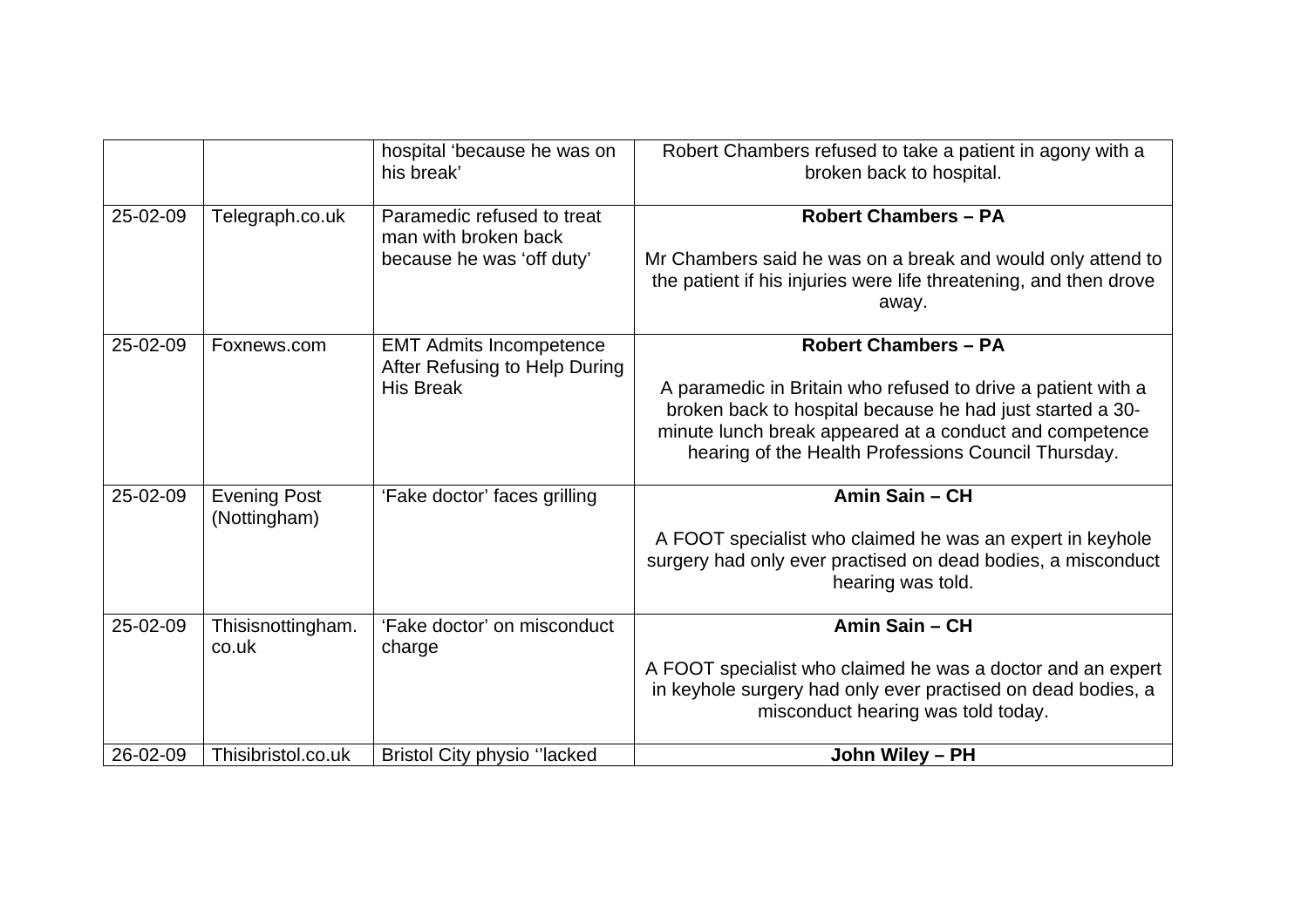|          |                                | skills' claim                                         | Bristol City's team doctor has told a misconduct hearing that<br>the club physio did not have the skills to deal with striker Steve<br>Brooker's knee injury. |
|----------|--------------------------------|-------------------------------------------------------|---------------------------------------------------------------------------------------------------------------------------------------------------------------|
| 26-02-09 | The Argus                      | Paramedic "ignores" man<br>with broken back           | <b>Robert Chambers - PA</b>                                                                                                                                   |
|          |                                |                                                       | A paramedic has been accused of ignoring a man who<br>suffered a broken back - because he was refuelling his<br>ambulance and was on a break.                 |
| 26-02-09 | The Daily                      | Paramedic left man with                               | <b>Robert Chamber - PA</b>                                                                                                                                    |
|          | Telegraph                      | broken back at roadside                               | A PARAMEDIC refused to help a man who fractured his spine<br>while on a Boxing Day hunt, a misconduct hearing heard.                                          |
| 26-02-09 | The Sun (Scottish<br>Edition)  | I'm on a break                                        | <b>Robert Chambers - PA</b>                                                                                                                                   |
|          |                                |                                                       | An ambulance paramedic refused to help a man with a broken<br>BACK - as he was on a BREAK.                                                                    |
| 26-02-09 | Daily mail                     | I'm off duty, 999 driver told<br>man with broken back | <b>Robert Chambers - PA</b>                                                                                                                                   |
|          |                                |                                                       | A PARAMEDIC refused to help a man in agony with a broken<br>back because he was on his lunchbreak, a tribunal was told.                                       |
| 27-02-09 | Gainsboroughstan<br>dard.co.uk | Paramedic who snubbed<br>accident victim guilty       | <b>Robert Chambers - PA</b>                                                                                                                                   |
|          |                                |                                                       | A Paramedic who refused to help a man with a broken back in                                                                                                   |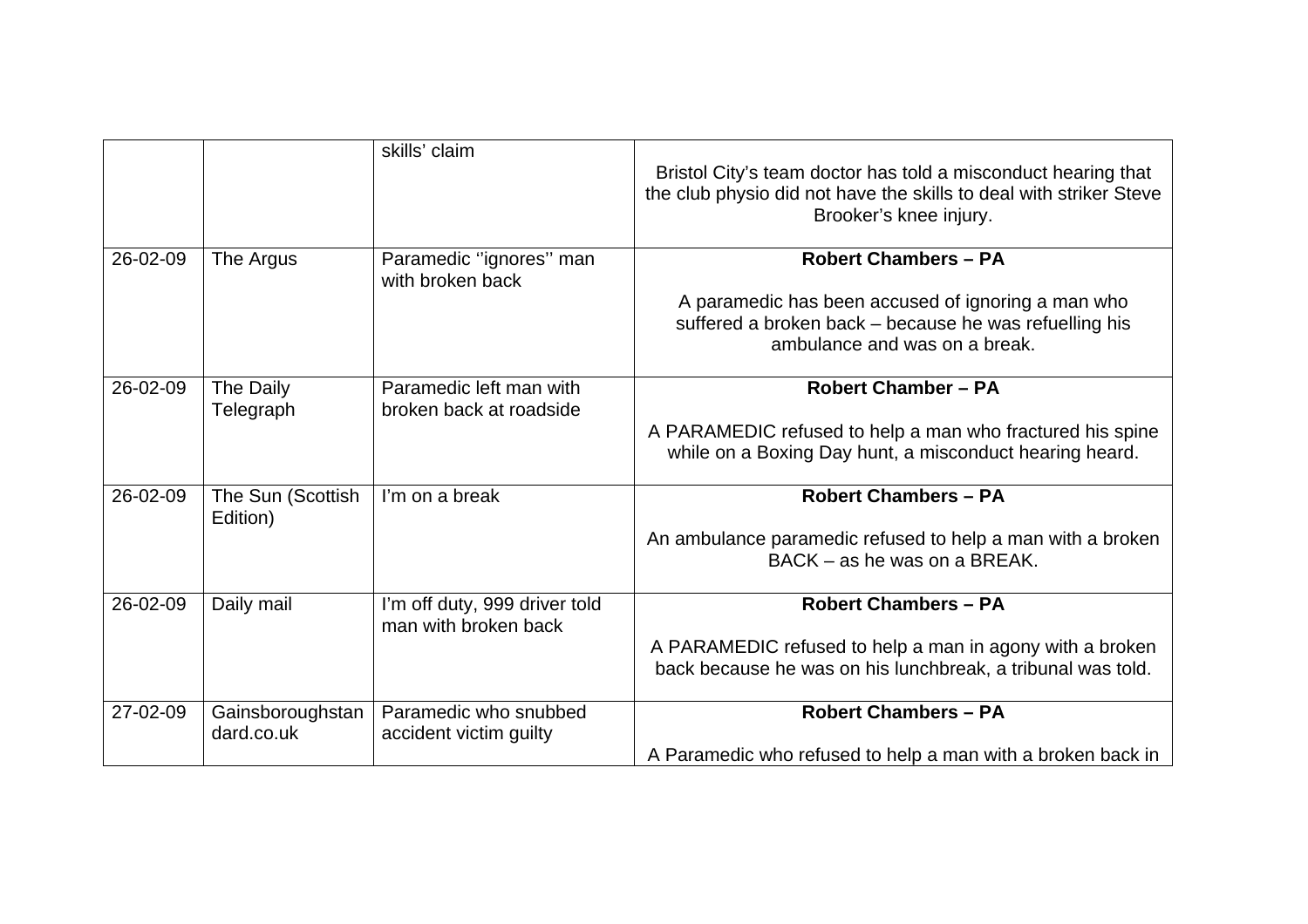|                |                            |                                                                                               | Lewes because he was off-duty was guilty of misconduct, a<br>disciplinary panel ruled.                                                                                               |
|----------------|----------------------------|-----------------------------------------------------------------------------------------------|--------------------------------------------------------------------------------------------------------------------------------------------------------------------------------------|
| 27-02-09       | Shorehammerald.<br>co.uk   | Paramedic who snubbed<br>accident victim guilty                                               | <b>Robert Chambers - PA</b><br>A Paramedic who refused to help a man with a broken back in<br>Lewes because he was off-duty was guilty of misconduct, a<br>disciplinary panel ruled. |
| 27-02-09       | Dailymail.co.uk            | Paramedic who refused to<br>help a man with a broken<br>back on his lunch break is let<br>off | <b>Robert Chambers - PA</b><br>A paramedic who refused to help a man with a broken back<br>because he was on his lunch break escaped any punishment<br>yesterday                     |
| $27 - 02 - 09$ | Thisisnottingham.<br>co.uk | Foot specialist banned from<br>operating                                                      | Amin Sain - CH<br>A PODIATRIST who advertised expertise in keyhole surgery<br>when he had only practised on corpses has been banned from<br>operating for three years.               |
| 27-02-09       | <b>BBC News</b>            | Medic refused to aid injured<br>man                                                           | <b>Robert Chambers - PA</b><br>Robert Chambers, of South East Coast Ambulance Service,<br>was approached by friends of the injured man as he refuelled<br>his vehicle in Lewes.      |
| 27-02-09       | Sussexexpress.co<br>.uk    | Paramedic accused of<br>ignoring man with broken                                              | <b>Robert Chambers - PA</b>                                                                                                                                                          |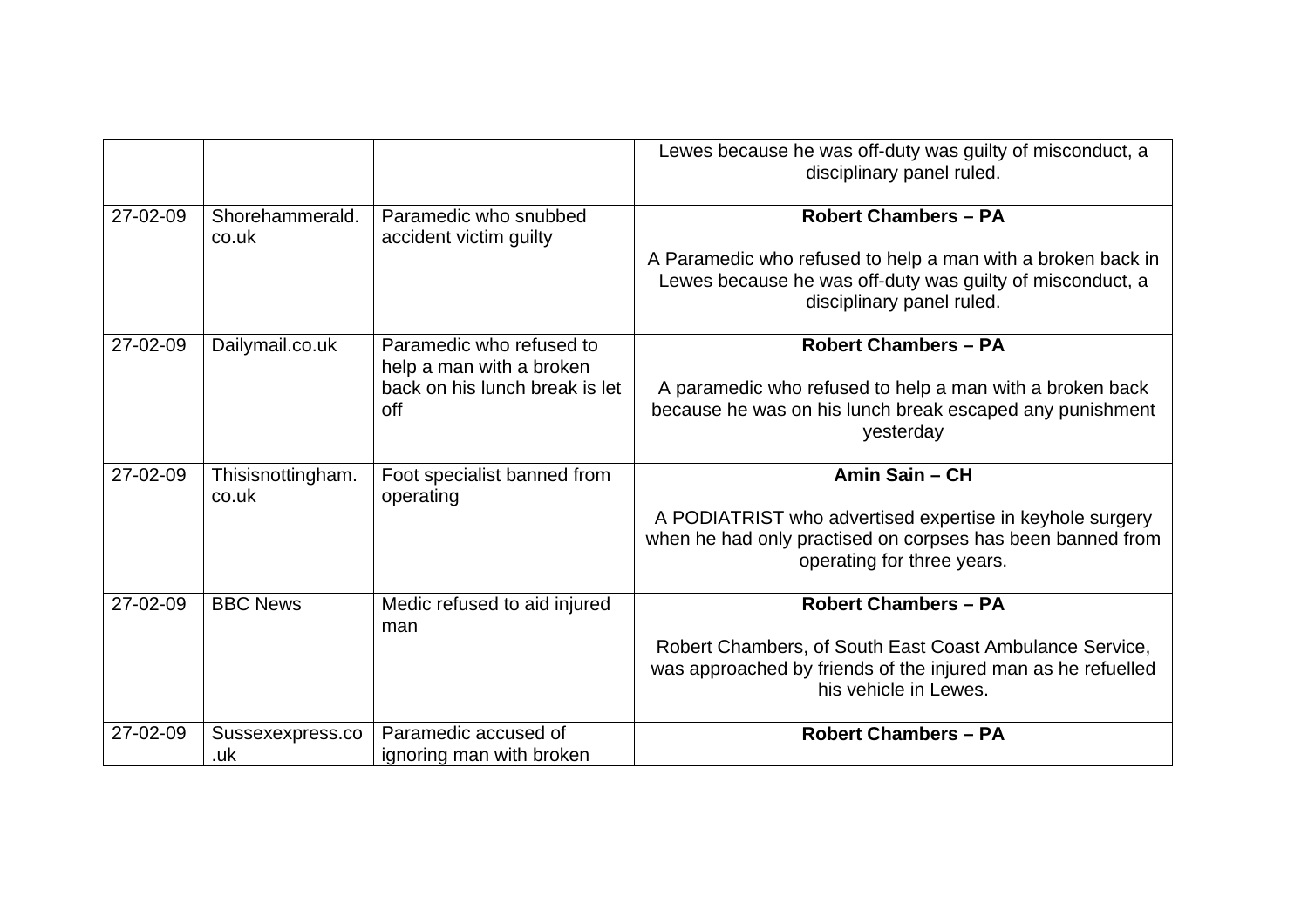|          |                                     | back                                            | A PARAMEDIC has been accused of ignoring a man who<br>suffered a broken back in Lewes - because he was refuelling<br>his ambulance and was on his break.                                    |
|----------|-------------------------------------|-------------------------------------------------|---------------------------------------------------------------------------------------------------------------------------------------------------------------------------------------------|
| 27-02-09 | <b>Evening Post</b>                 | Brooker's knee will never be<br>the same again  | John Wiley - PH<br>A BRISTOL City striker was out of action for months after his<br>club physiotherapist bungled his recovery from a knee<br>operation, a misconduct hearing has been told. |
| 27-02-09 | <b>Evening Post</b><br>(Nottingham) | Surgery ban for foot<br>specialist              | Amin Sain - CH<br>A PODIATRIST who advertised expertise in keyhole surgery<br>when he had only practised on corpses has been banned from<br>operating for three years.                      |
| 27-02-09 | Daily Mail                          | Paramedic who ignored<br>injured man is let off | <b>Robert Chambers - PA</b><br>A PARAMEDIC who refused to help a man with a broken back<br>because he was on his lunch break escaped any punishment<br>yesterday.                           |
| 27-02-09 | The Argus                           | Medic who failed to help<br>escapes action      | <b>Robert Chambers - PA</b><br>A PARAMEDIC who refused to help a man after he broke his<br>back because he was on his lunch break has been let off<br>without any punishment.               |
| 27-02-09 | The Times                           | Paramedic disciplined                           | <b>Robert Chambers - PA</b>                                                                                                                                                                 |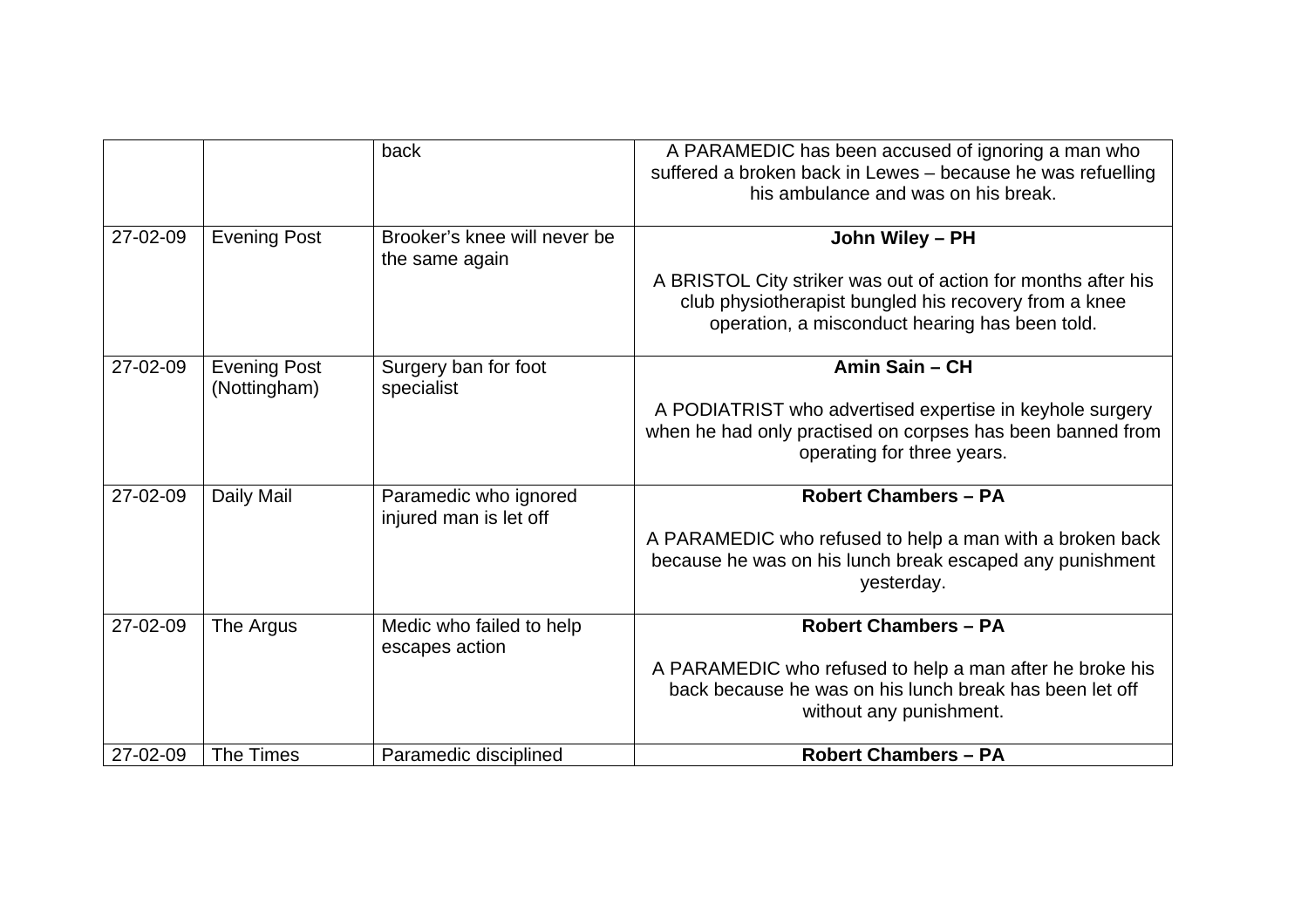|          |                            |                                                                          | The Health Professions Councils ruled that an off-duty<br>paramedic who refused to help a man with a broken back was<br>guilty of misconduct.                                                        |
|----------|----------------------------|--------------------------------------------------------------------------|------------------------------------------------------------------------------------------------------------------------------------------------------------------------------------------------------|
| 28-02-09 | Belfasttelegraph.c<br>o.uk | Career of Belfast speech<br>therapist 'ruined' by lapsed<br>registration | Jayne Fraser - SL<br>The career of a speech therapist has been left in ruins after<br>she was sacked for failing to renew her professional<br>registration, a misconduct hearing was told yesterday. |
| 28-02-09 | <b>Evening Post</b>        | Ex-Robins physio faces wait                                              | John Wiley - PH<br>BRISTOL City's former first team physio faces a wait over his<br>future after his disciplinary hearing was adjourned.                                                             |

### **Other coverage**

| <b>Date</b>    | <b>Publication/</b><br><b>Website</b> | <b>Title of article</b>                                                                            | <b>Summary</b>                                                                                                        |
|----------------|---------------------------------------|----------------------------------------------------------------------------------------------------|-----------------------------------------------------------------------------------------------------------------------|
| $02 - 02 - 09$ | Healthcarepublic.<br>com              | The NMC's new chair says<br>'huge progress' has been<br>made in turning the<br>organisation around | An article explaining the role of health regulatory bodies,<br>highlighting the improvement of the NMC in particular. |
| 04-02-09       | Personneltoday.c                      | OH is missing out on                                                                               | An article that argues that staff in other professions are being                                                      |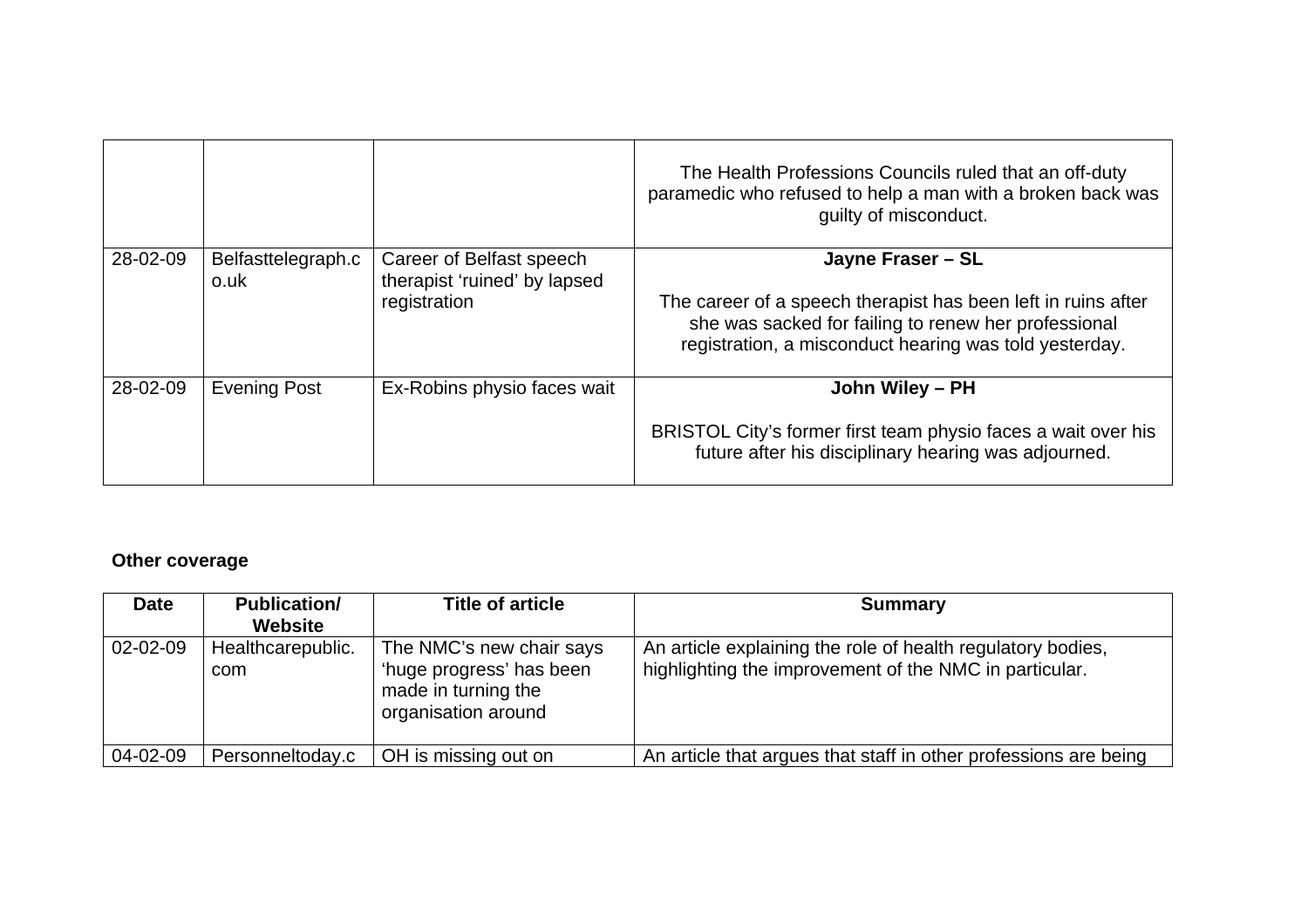|                | <b>om</b>                         | registered specialists                                              | prevented from moving into OH.                                                                     |
|----------------|-----------------------------------|---------------------------------------------------------------------|----------------------------------------------------------------------------------------------------|
| 06-02-09       | Ross-<br>shirejournal.co.uk       | New healing hands service                                           | An advertisement for a HPC registered physiotherapist.                                             |
| 09-02-09       | Onmedica.com                      | <b>New General Chiropractic</b><br>Council                          | An article about the new General Chiropractic Council<br>mentioning other professional regulators. |
| 10-02-09       | Medilexicon.com                   | <b>Reform of Health Professions</b><br><b>Regulators</b>            | An article about reforms that are being made to health<br>professions regulators.                  |
| 10-02-09       | The Guardian                      | One foot under                                                      | A guide to process for seeking corrective foot surgery.                                            |
| 10-02-09       | <b>CCTM</b>                       | Reform of health professions'<br>regulators                         | An article about reforms that are being made to health<br>professions regulators.                  |
| 19-02-09       | Barking &<br>Dagenham<br>Recorder | Catherine helps you walk on<br>air                                  | An advertisement for a HPC registered chiropodist.                                                 |
| 20-02-09       | Oldham Evening<br>Chronicle       | Perfect tonic for women's<br>health                                 | An article about a team of HPC registered physiotherapists.                                        |
| 26-02-09       | The Wisbech<br>Standard           | Focus on a Wisbech<br>business that is easily cut<br>above the rest | An advertisement for a barbers/chiropodist that is HPC<br>registered                               |
| February<br>09 | Complete<br><b>Nutrition</b>      | HPC update                                                          | Update on HPC                                                                                      |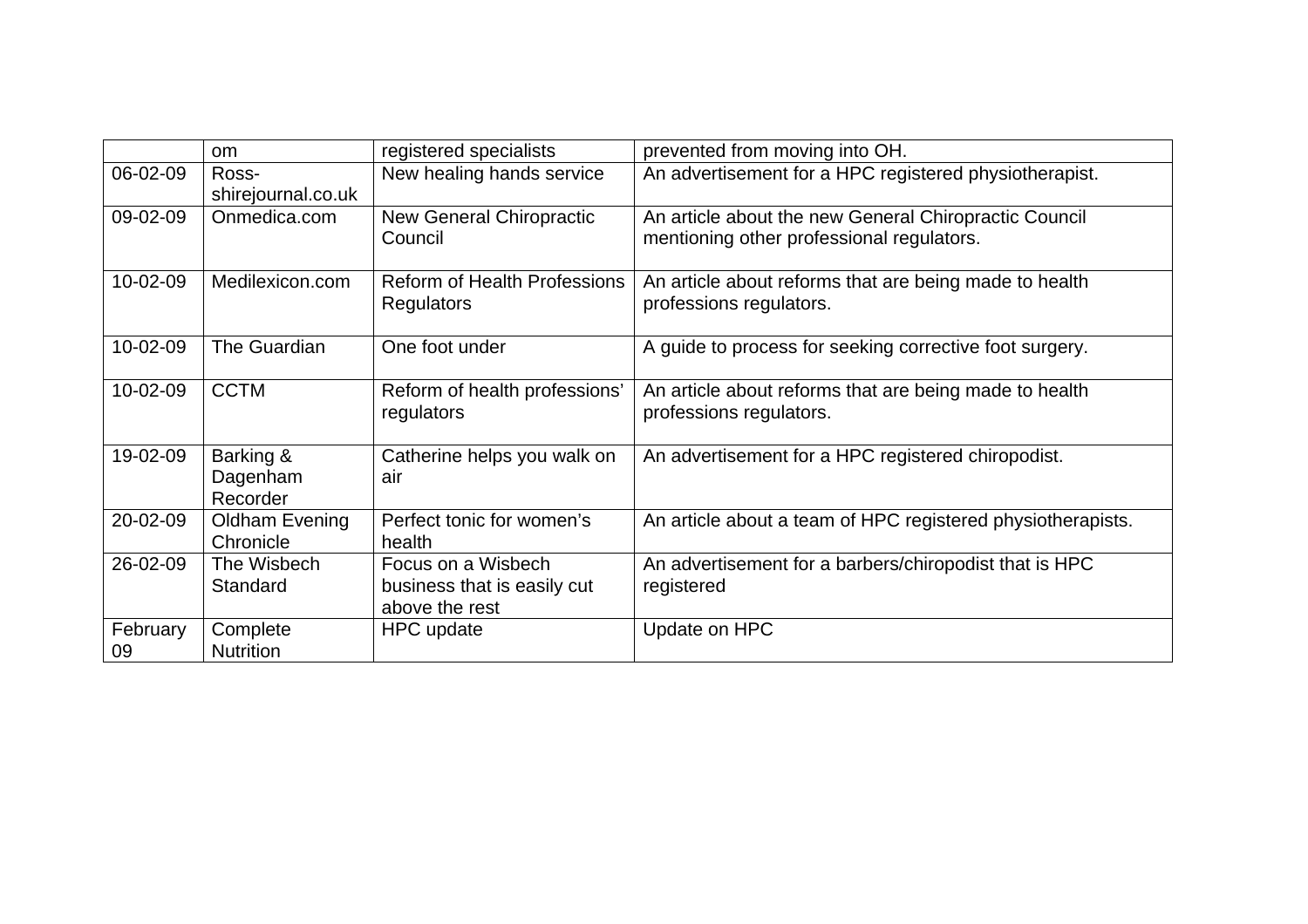### **Professional Bodies journals/publications**

| <b>Date</b> | <b>Publication</b>  | <b>Title of article</b>                                              |
|-------------|---------------------|----------------------------------------------------------------------|
|             |                     |                                                                      |
| 04-02-09    | Frontline           | Congress in motion                                                   |
| 04-02-09    | Frontline           | HPC acts after Tasmanian ruling                                      |
| 18-02-09    | Frontline           | HPC guidance out for consultation                                    |
| 18-02-09    | Frontline           | Correction                                                           |
| 02-09       | Ambulance Uk        | Are you ready?                                                       |
| 02-09       | <b>Synergy News</b> | Council news                                                         |
| 02-09       | <b>Synergy News</b> | Champion of professional standards and advanced practice passes away |
| 02-09       | <b>Bulletin</b>     | Update your CPD: the HPC audit is coming soon                        |
| 02-09       | <b>Podiatry Now</b> | Professor Norma Brook, first HPC President, dies aged 69             |
| 02-09       | <b>Podiatry Now</b> | Professionalism within podiatric practice                            |
| 02-09       | <b>Podiatry Now</b> | Union Learning Fund Project successfully launched                    |
| 02-09       | <b>Podiatry Now</b> | Flexible learning with online CPD                                    |

### **The following coverage appeared between the 1 and 31 March 2009**

#### **Fitness to Practise**

| <b>Date</b> | <b>Publication/</b><br>Website | <b>Title of article</b>             | <b>Summary</b>                                                                                                                                                           |
|-------------|--------------------------------|-------------------------------------|--------------------------------------------------------------------------------------------------------------------------------------------------------------------------|
| 03-03-09    | <b>BBC News</b>                | Ambulance boss misconduct<br>charge | Paul Leaman - PA<br>A director of the West Midlands air ambulance is to appear<br>before the paramedics' professional body accused of serious<br>professional misconduct |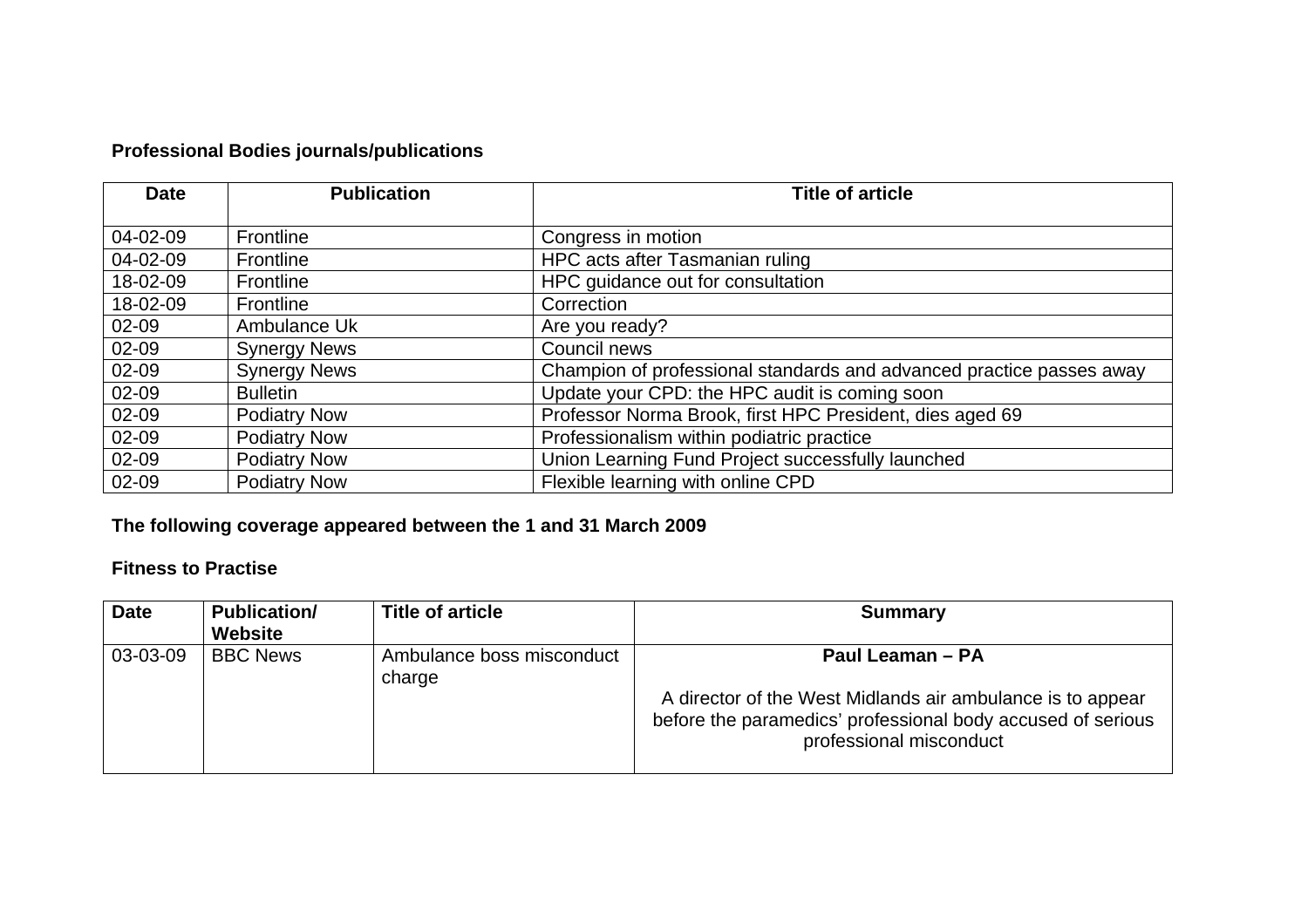| 03-03-09 | <b>Your Local</b><br>Guardian.co.uk    | Elmbridge physiotherapist<br>struck of after Health<br>Professions Council hearing  | <b>Judith Roper - PA</b><br>A physiotherapist has been struck off, pending appeal, after<br>the Health Professions Council (HPC) heard details of serious<br>misconduct.                                                          |
|----------|----------------------------------------|-------------------------------------------------------------------------------------|-----------------------------------------------------------------------------------------------------------------------------------------------------------------------------------------------------------------------------------|
| 03-03-09 | Coventry<br>Telegraph                  | Air director accused of<br>misconduct                                               | Paul Leaman - PA<br>A DIRECTOR of the West Midlands Air Ambulance will face an<br>independent disciplinary hearing after being accused of<br>serious professional misconduct.                                                     |
| 03-03-09 | <b>Surrey Comet</b>                    | Elmbridge physiotherapist<br>struck off after Health<br>Professions Council hearing | <b>Judith Roper - PA</b><br>A physiotherapist has been struck off, pending appeal, after<br>the Health Professions Council (HPC) heard details of serious<br>misconduct.                                                          |
| 03-03-09 | <b>Shropshire Star</b><br>(Shrewsbury) | Air medic appeals boss at<br>inquiry                                                | Paul Leaman - PA<br>West Midlands ambulance service chiefs today praised the<br>skills of a "highly regarded manager" who is to appear before<br>the paramedics' professional body accused of serious<br>professional misconduct. |
| 03-03-09 | <b>Worcester News</b>                  | New director may have<br>breached rules                                             | Paul Leaman - PA<br>THE director of the newly renamed Midlands Air Ambulance is<br>facing serious allegations of misconduct.                                                                                                      |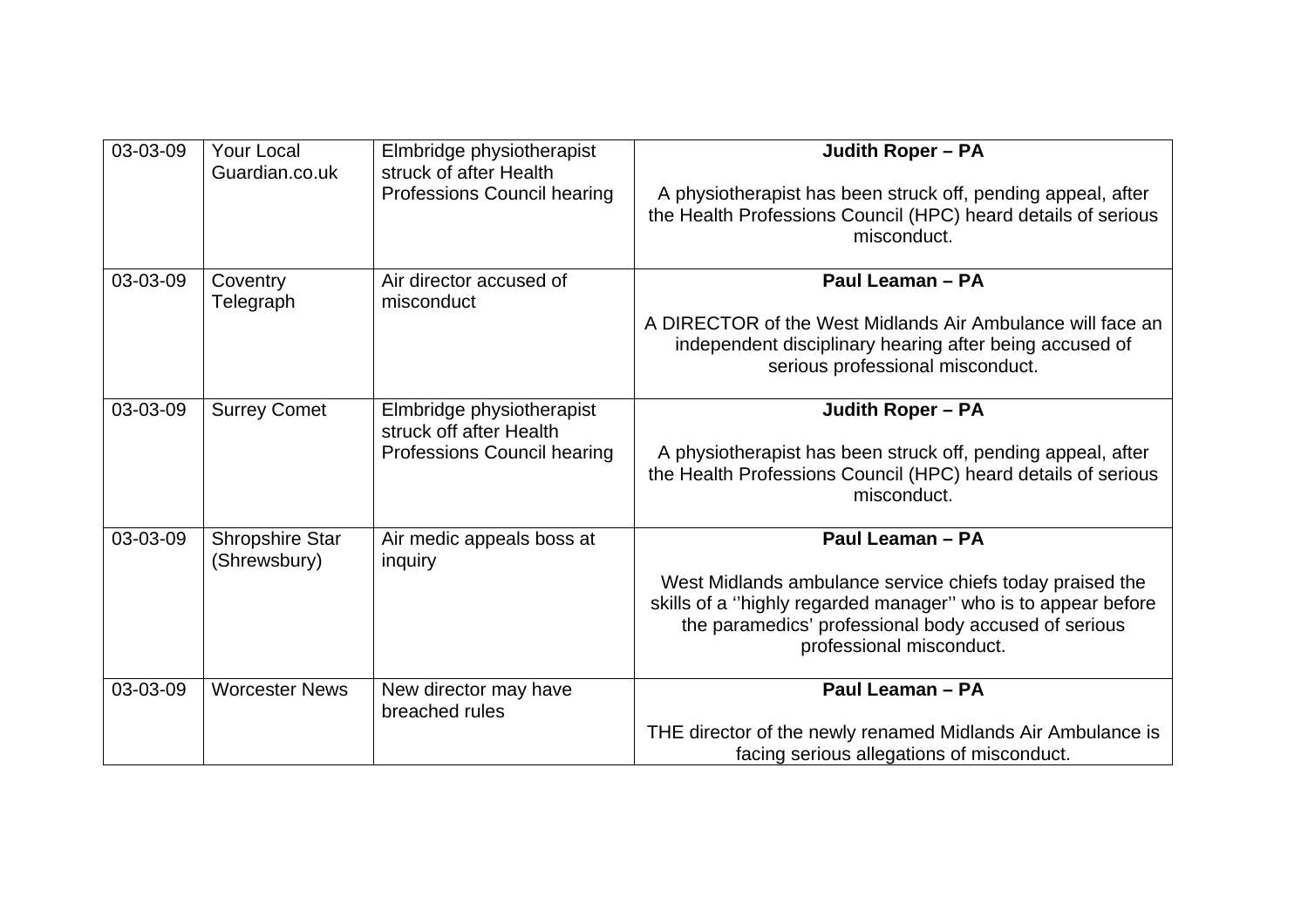| 04-03-09 | Colchester<br>Gazette         | Ambulance boss is facing<br>inquiry                     | Paul Leaman - PA                                                                                                                                                                                            |
|----------|-------------------------------|---------------------------------------------------------|-------------------------------------------------------------------------------------------------------------------------------------------------------------------------------------------------------------|
|          |                               |                                                         | A former Essex ambulance manager has been accused of<br>using an NHS vehicle to go on a booze cruise to France.                                                                                             |
| 04-03-09 | Southend Echo                 | Ambulance boss is facing<br>inquiry                     | Paul Leaman - PA                                                                                                                                                                                            |
|          |                               |                                                         | A former Essex ambulance manager has been accused of<br>using an NHS vehicle to go on a booze cruise to France.                                                                                             |
| 05-03-09 | <b>The Sentinel</b>           | Charity head faces booze<br>cruise charge               | Paul Leaman - PA                                                                                                                                                                                            |
|          |                               |                                                         | THE boss of the charity running Staffordshire's air ambulance<br>has been charged by the paramedics' professional body with<br>converting an NHS vehicle and then taking it on a booze cruise<br>to France. |
| 05-03-09 | <b>Basildon</b><br>Recorder   | East of England Ambulance<br>manager faces disciplinary | Paul Leaman - PA                                                                                                                                                                                            |
|          |                               | hearing                                                 | A FORMER Essex ambulance manager has been accused of<br>using an NHS vehicle to go on a booze cruise to France.                                                                                             |
| 05-03-09 | Uxbridgegazette.c<br>o.uk     | Hospital worker struck off for<br>misconduct            | Victor Ababio - RA                                                                                                                                                                                          |
|          |                               |                                                         | A CONVICTED fraudster who worked as a radiographer has<br>been struck off the register at Hillingdon Hospital for failing to<br>declare his convictions.                                                    |
| 06-03-09 | This is<br>Staffordshire.co.u | Charity head faces booze<br>cruise charge               | Paul Leaman - PA                                                                                                                                                                                            |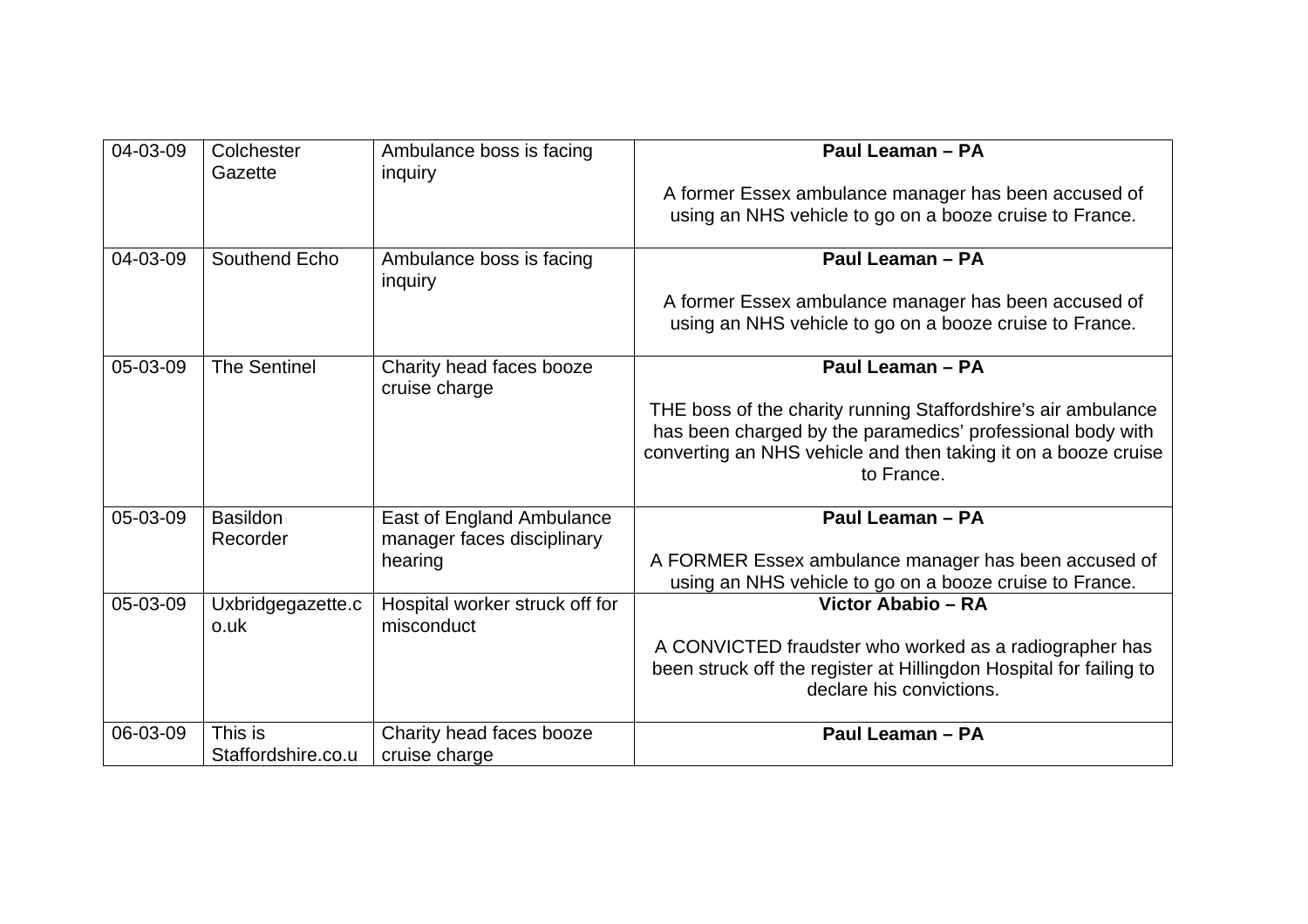|          | k                          |                                                  | THE boss of the charity running Staffordshire's air ambulance<br>has been charged by the paramedics' professional body with<br>converting an NHS vehicle and then taking it on a booze cruise<br>to France. |
|----------|----------------------------|--------------------------------------------------|-------------------------------------------------------------------------------------------------------------------------------------------------------------------------------------------------------------|
| 09-03-09 | The Southern<br>Daily Echo | Pathology chief accused of<br>errors             | Timothy Wharton - BS<br>A HEALTH boss could be struck off if he is found to be<br>responsible for a catalogue of errors at a Hampshire hospital.                                                            |
| 10-03-09 | The Southern<br>Daily Echo | Hospital chief's medical<br>tribunal postponed   | Timothy Wharton - BS<br>A HOSPITAL boss due to go before a medical tribunal<br>yesterday for a string of allegations has had his case<br>postponed.                                                         |
| 10-03-09 | Londonderry<br>Sentinel    | Disgraced radiographer faces<br>hearing tomorrow | Ivor Gilfillan - RA<br>A PAEDOPHILE who worked as a top radiographer at<br>Altnagelvin hospital may learn tomorrow whether he is barred<br>from going back to work.                                         |
| 13-03-09 | Derry Journal              | Child porn radiographer<br>struck off            | Ivor Gilfillan - RA<br>A convicted paedophile who was employed at Altnagelvin<br>Hospital has been struck off by the Health Professions Council<br>and banned from working as a radiographer.               |
| 19-03-09 | Londonderry                | Child porn offender struck off                   | Ivor Gilfillan - RA                                                                                                                                                                                         |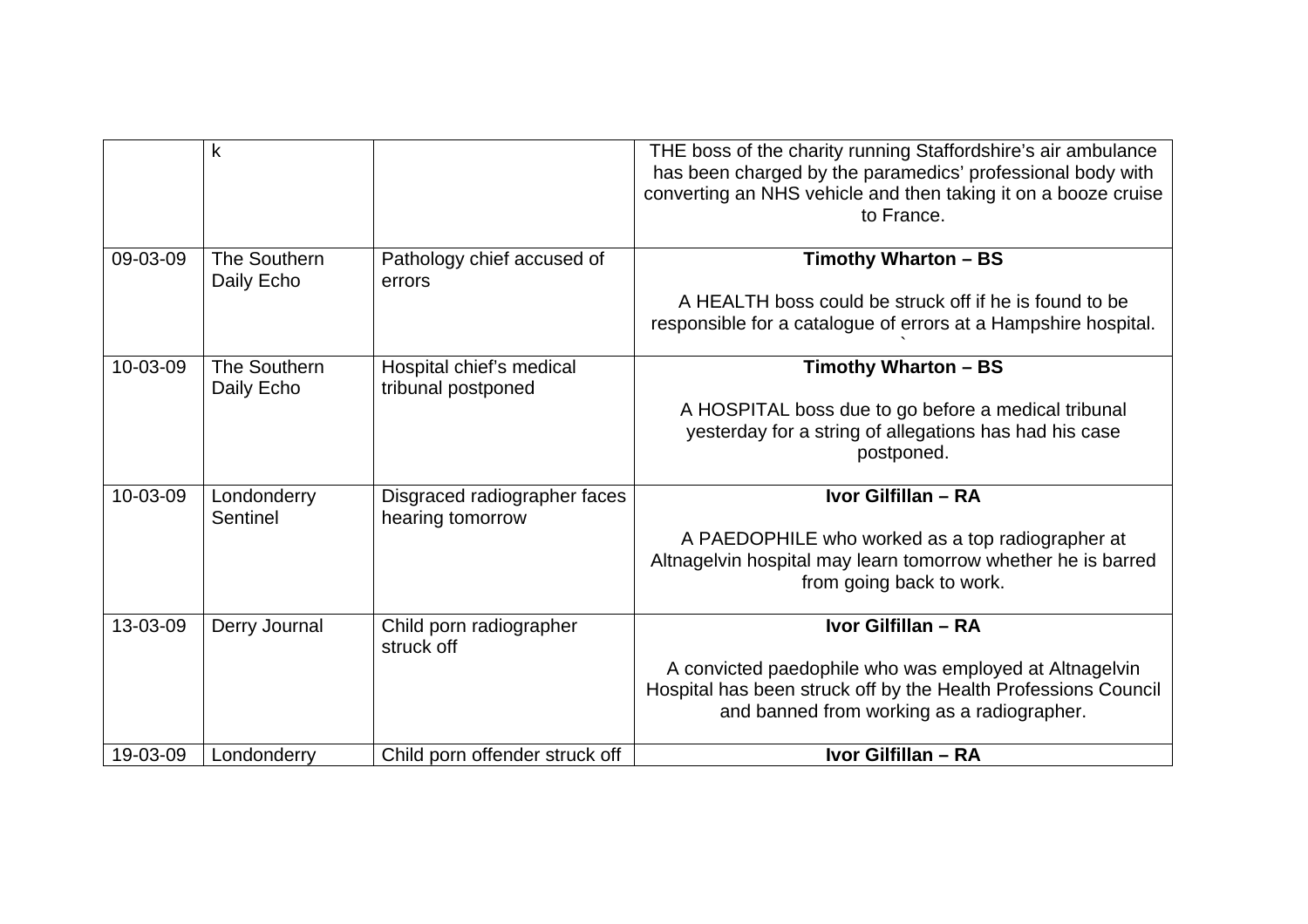|          | Sentinel             | register                                                   | CONVICTED paedophile Ivor Gilfilan tried to retire as a<br>radiographer before he was struck off by the Health<br>Professions Council last week.                                                   |
|----------|----------------------|------------------------------------------------------------|----------------------------------------------------------------------------------------------------------------------------------------------------------------------------------------------------|
| 19-03-09 | Peterlee Mail        | 'Wrong claims' on out of<br>hours hospital work            | Ian McCabe - BS<br>A SENIOR hospital worker pocketed £1,700 from the NHS by<br>wrongly claiming for "out of hours" work, a misconduct hearing<br>was told.                                         |
| 19-03-09 | The Northern<br>Echo | NHS scientist struck off over<br>false cash claims         | Ian McCabe - BS<br>A SENIOR medical scientist at a North-East NHS trust has<br>been struck off after making false claims which led to an<br>overpayment to him and his staff of more than £15,000. |
| 20-03-09 | Hartlepool Mail      | 'Wrong claims' on out of<br>hours hospital work            | Ian McCabe - BS<br>A SENIOR hospital worker pocketed £1,700 from the NHS by<br>wrongly claiming for "out of hours" work, a misconduct hearing<br>was told.                                         |
| 21-03-09 | <b>Daily Express</b> | "Paramedic" love rat broke<br>our hearts and took our cash | William Wishart - PA<br>A SCOTS ambulance technician who left a trail of broken<br>hearts is at the centre of a fraud probe.                                                                       |
| 24-03-09 | 24dash.com           | Ambulance service                                          | Paul Leaman & Richard Lane - PA                                                                                                                                                                    |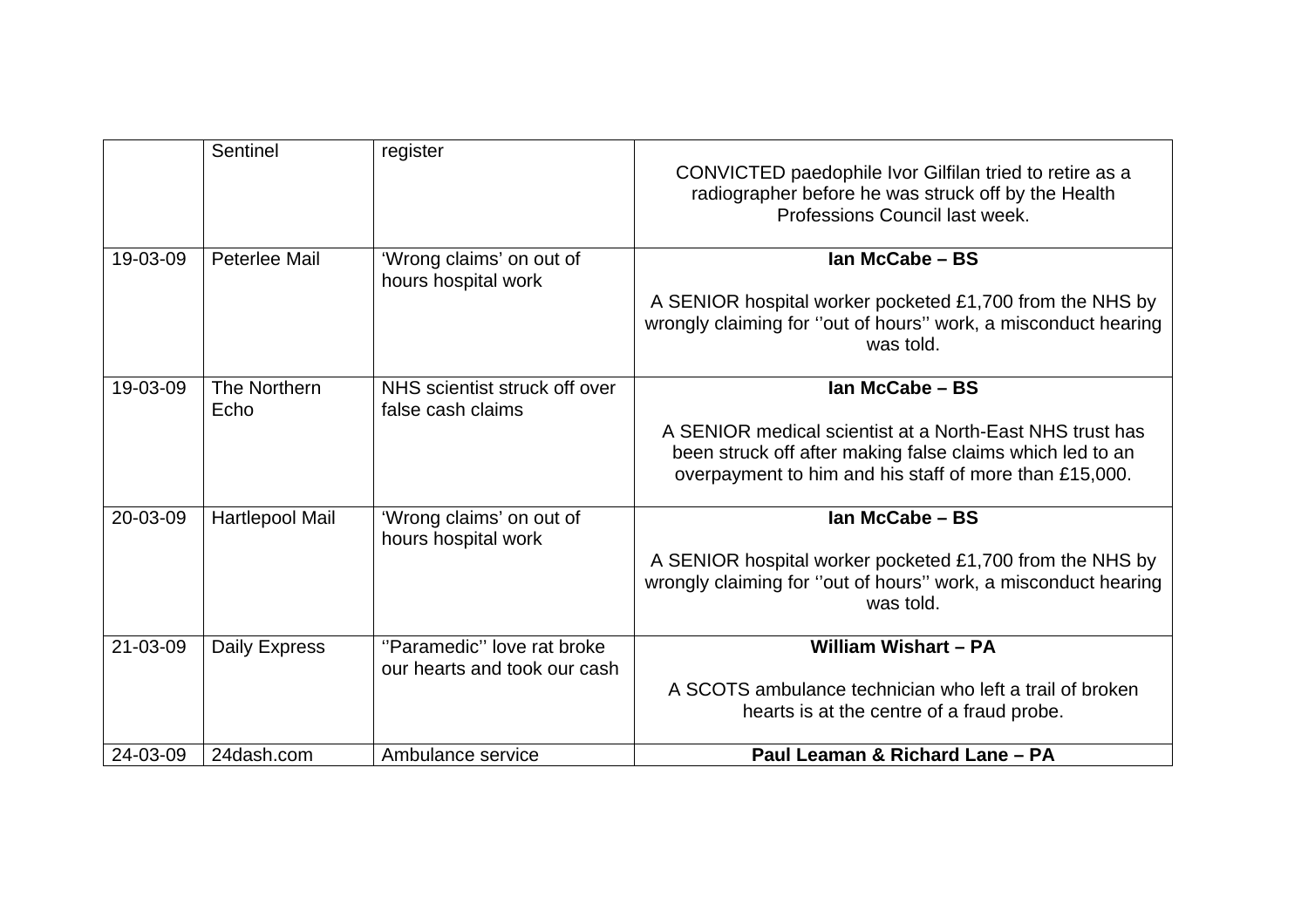|          |                         | managers used trust car for<br>'booze cruise'                                                                                             | Two ambulance service managers used a health trust car to go<br>on a "booze cruise" to France, a disciplinary panel heard<br>today.                                                                        |
|----------|-------------------------|-------------------------------------------------------------------------------------------------------------------------------------------|------------------------------------------------------------------------------------------------------------------------------------------------------------------------------------------------------------|
| 25-03-09 | <b>BBC News</b>         | 'Booze cruise' used NHS<br>vehicle                                                                                                        | Paul Leaman & Richard Lane - PA<br>Two ambulance managers used an NHS vehicle to go on a<br>"booze cruise" to France, a disciplinary panel has heard.                                                      |
| 25-03-09 | <b>Evening Standard</b> | Two ambulance service<br>managers used a health trust<br>car to go on a "booze cruise"<br>to France, a disciplinary<br>panel heard today. | Paul Leaman & Richard Lane - PA<br>Richard Lane and Paul Leaman had the Essex Ambulance<br>Service crests removed from the vehicle and the back seats<br>taken out to fit in more alcohol, it was claimed. |
| 25-03-09 | <b>Mail Online</b>      | <b>Paramedics 'used NHS</b><br>ambulance to go on booze<br>cruise holiday to France'                                                      | Paul Leaman & Richard Lane - PA<br>Two ambulance workers used an uninsured NHS vehicle to<br>make a 'booze-cruise trip to France, a disciplinary panel heard<br>yesterday.                                 |
| 25-03-09 | <b>Newstin</b>          | Ambulance bosses 'used<br>NHS car to go on booze<br>cruise to France'                                                                     | Paul Leaman & Richard Lane - PA<br>Two ambulance service managers used a health trust car to go<br>on a "booze cruise" to France, a disciplinary panel heard<br>today.                                     |
| 30-03-09 | <b>BBC News</b>         | NHS 'booze cruise' boss<br>suspended                                                                                                      | Paul Leaman & Richard Lane - PA                                                                                                                                                                            |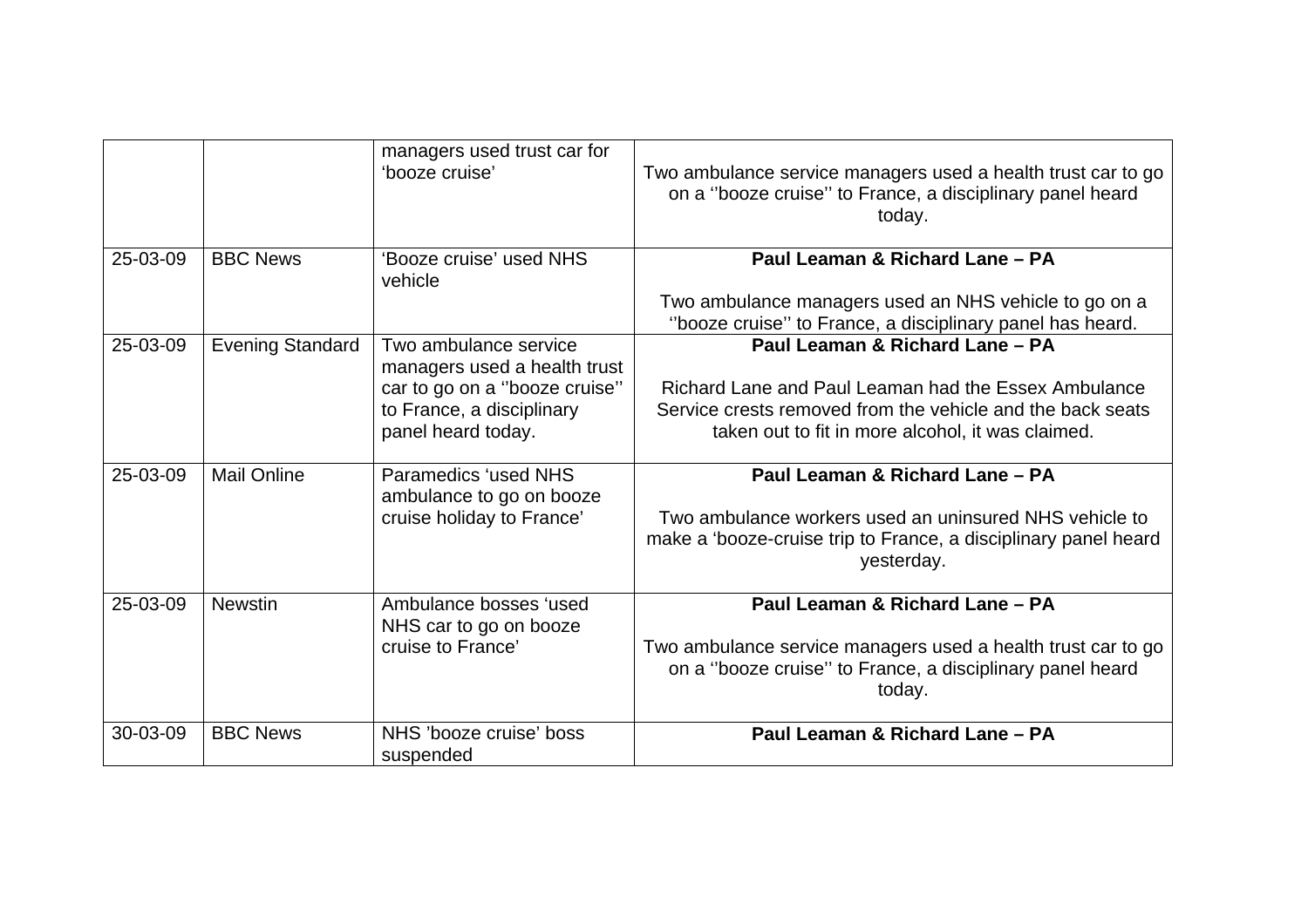|          |                         |                                                  | An ambulance service director who modified a health trust car<br>to go on a booze cruise to France has been suspended for a<br>year. |
|----------|-------------------------|--------------------------------------------------|--------------------------------------------------------------------------------------------------------------------------------------|
| 30-03-09 | Personnel Today         | NHS trust HR assistant                           | Paul Leaman & Richard Lane - PA                                                                                                      |
|          |                         | director officially warned over<br>booze cruise. | An NHS assistant director of HR helped to adapt a health trust                                                                       |
|          |                         |                                                  | car to go on a 'booze cruise' to France it has emerged.                                                                              |
| 30-03-09 | <b>Shropshire Star</b>  | Booze cruise ambulance                           | Paul Leaman & Richard Lane - PA                                                                                                      |
|          |                         | chief suspended                                  |                                                                                                                                      |
|          |                         |                                                  | A director of the Shropshire-based air ambulance who                                                                                 |
|          |                         |                                                  | modified a health trust car to go on a booze cruise to France                                                                        |
|          |                         |                                                  | has been suspended for a year.                                                                                                       |
| 30-03-09 | <b>Express and Star</b> | Air Ambulance boss<br>suspended                  | Paul Leaman & Richard Lane - PA                                                                                                      |
|          |                         |                                                  | The director of the Midlands Air Ambulance, who took an                                                                              |
|          |                         |                                                  | uninsured NHS car on a "booze cruise" to France and then                                                                             |
|          |                         |                                                  | bullied a whistleblower, has been suspended for a year after<br>being found guilty of misconduct.                                    |
|          |                         |                                                  |                                                                                                                                      |
| 30-03-09 | EADT.co.uk              | Ambulance service manager<br>suspended           | Paul Leaman & Richard Lane - PA                                                                                                      |
|          |                         |                                                  | A senior ambulance service manager who modified a health                                                                             |
|          |                         |                                                  | trust car to go on a booze cruise to France was suspended for                                                                        |
|          |                         |                                                  | a year yesterday and his colleague given an official warning.                                                                        |
| 30-03-09 | Newstin.co.uk           | NHS 'booze cruise' boss                          | Paul Leaman & Richard Lane - PA                                                                                                      |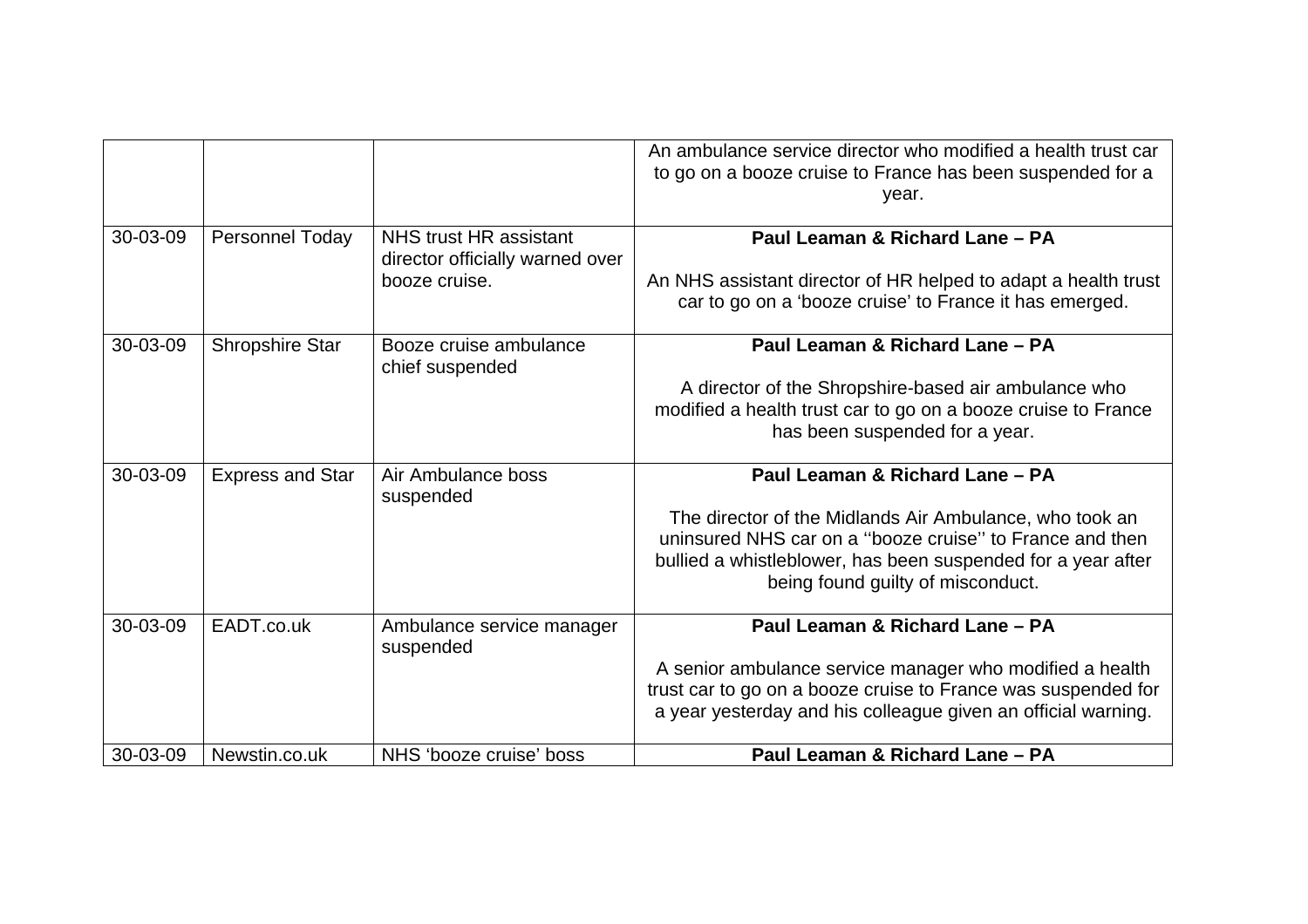|          |                              | suspended                                       | Paul Leaman has been suspended over his conduct at Essex<br>Ambulance Service.                                                                                                                                                                                |
|----------|------------------------------|-------------------------------------------------|---------------------------------------------------------------------------------------------------------------------------------------------------------------------------------------------------------------------------------------------------------------|
| 30-03-09 | <b>Teletext</b>              | Booze cruise duo<br>reprimanded                 | Paul Leaman & Richard Lane - PA<br>An Essex ambulance manager who modified a health trust car<br>to go on a booze cruise to France has been suspended for a<br>year and a colleague has been warned.                                                          |
| 31-03-09 | <b>Burton Mail</b>           | 'Bully' suspended as air<br>ambulance boss      | Paul Leaman & Richard Lane - PA<br>THE boss of Burton's life-saving helicopter charity has been<br>suspended for a year for taking an uninsured NHS car on a<br>'booze cruise' to France - and then bullying a 'whistler-blower'<br>who complained about him. |
| 31-03-09 | This is total<br>Essex.co.uk | NHS car converted for a<br>booze trip to France | Paul Leaman & Richard Lane - PA<br>A CHIEF paramedic who took a health trust car on a booze<br>cruise to France has been found guilty of serious misconduct<br>at a disciplinary hearing.                                                                     |
| 31-03-09 | Your Local<br>Guardian.co.uk | Sutton paramedic found with<br>drugs struck off | <b>Simon Freisinger - PA</b><br>A paramedic from Sutton has been struck off the professional<br>register for keeping cocaine and cannabis in a sock.                                                                                                          |
| 31-03-09 | <b>Melt Mater News</b>       | NHS car converted for a                         | Paul Leaman & Richard Lane - PA                                                                                                                                                                                                                               |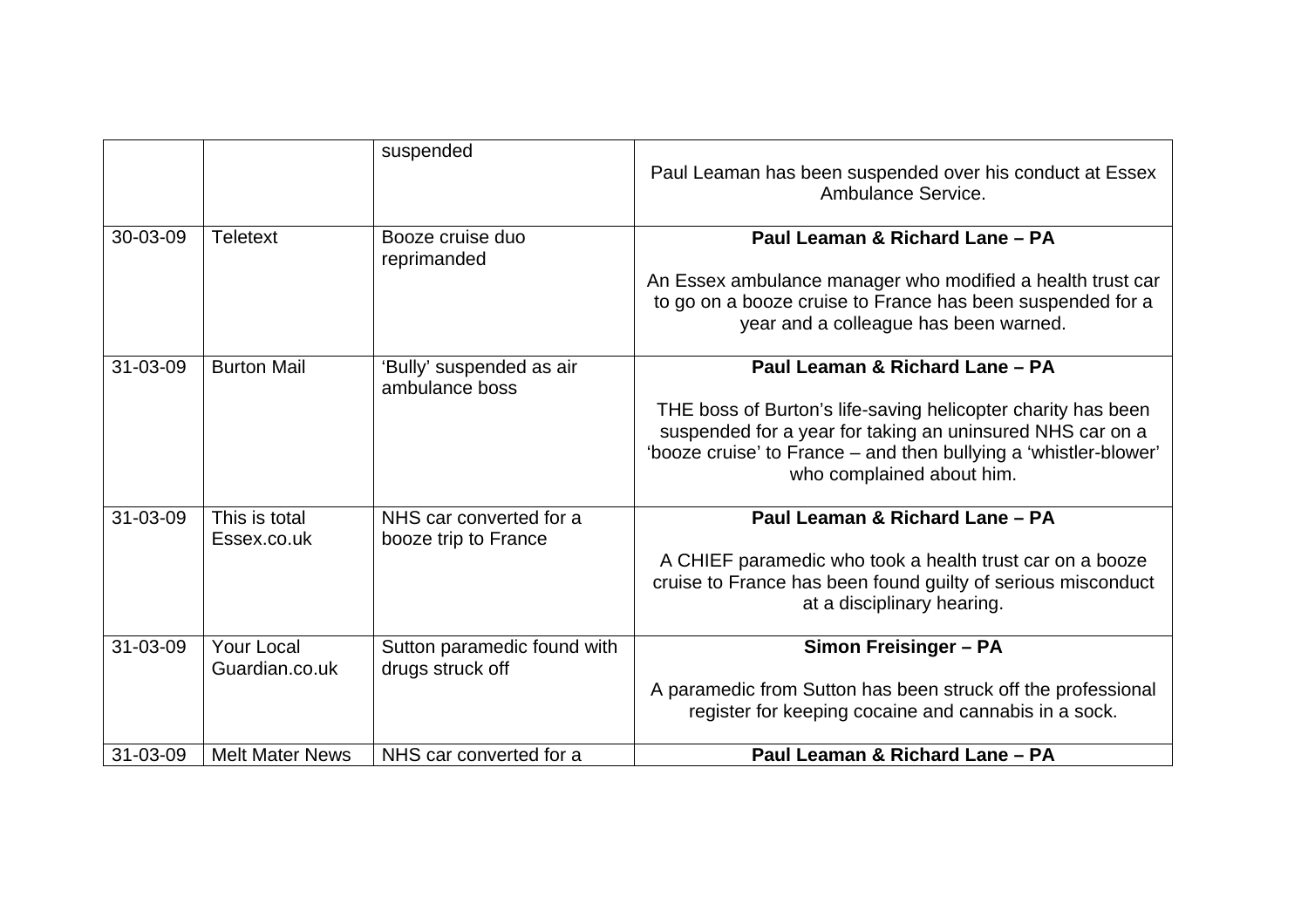| booze trip to France | A CHIEF paramedic who took a health trust car on a booze<br>cruise to France has been found guilty of a serious misconduct<br>at a disciplinary hearing. |
|----------------------|----------------------------------------------------------------------------------------------------------------------------------------------------------|
|----------------------|----------------------------------------------------------------------------------------------------------------------------------------------------------|

### **Derek Gale FTP Coverage**

| <b>Date</b> | <b>Publication/</b><br><b>Website</b> | <b>Title of article</b>                                                                                                                                                                | <b>Summary</b>                                                                                                                                                                                                                      |
|-------------|---------------------------------------|----------------------------------------------------------------------------------------------------------------------------------------------------------------------------------------|-------------------------------------------------------------------------------------------------------------------------------------------------------------------------------------------------------------------------------------|
| 03-03-09    | Standard.co.uk                        | A therapist accused of<br>groping, punching and<br>coercing his patients into<br>"nude therapy groups" may<br>use a loophole to keep<br>practising despite facing<br>being struck off. | Derek Gale, 59, was banned from practising as an arts<br>therapist by the Health Professions Council while it<br>investigated a string of allegations against him as he posed "a<br>significant potential risk of harm to clients". |
| 03-03-09    | <b>Evening Standard</b>               | Therapist accused of<br>assaults on patients can<br>keep practising                                                                                                                    | A THERAPIST accused of groping, punching and coercing his<br>patients into "nude therapy groups" may use a loophole to<br>keep practising despite facing being struck off.                                                          |
| 03-03-09    | <b>Evening Standard</b>               | Art therapist accused of<br>groping patients can keep his<br>practice                                                                                                                  | A THERAPIST accused of groping, punching and coercing his<br>patients into "nude therapy groups" may use a loophole to<br>keep practising despite facing being struck off.                                                          |
| 04-03-09    | <b>Mail Online</b>                    | My marriage was destroyed<br>by 'groping therapist'                                                                                                                                    | A self styled 'art therapist' has been accused of groping,<br>punching and humiliating women patients for more than 20                                                                                                              |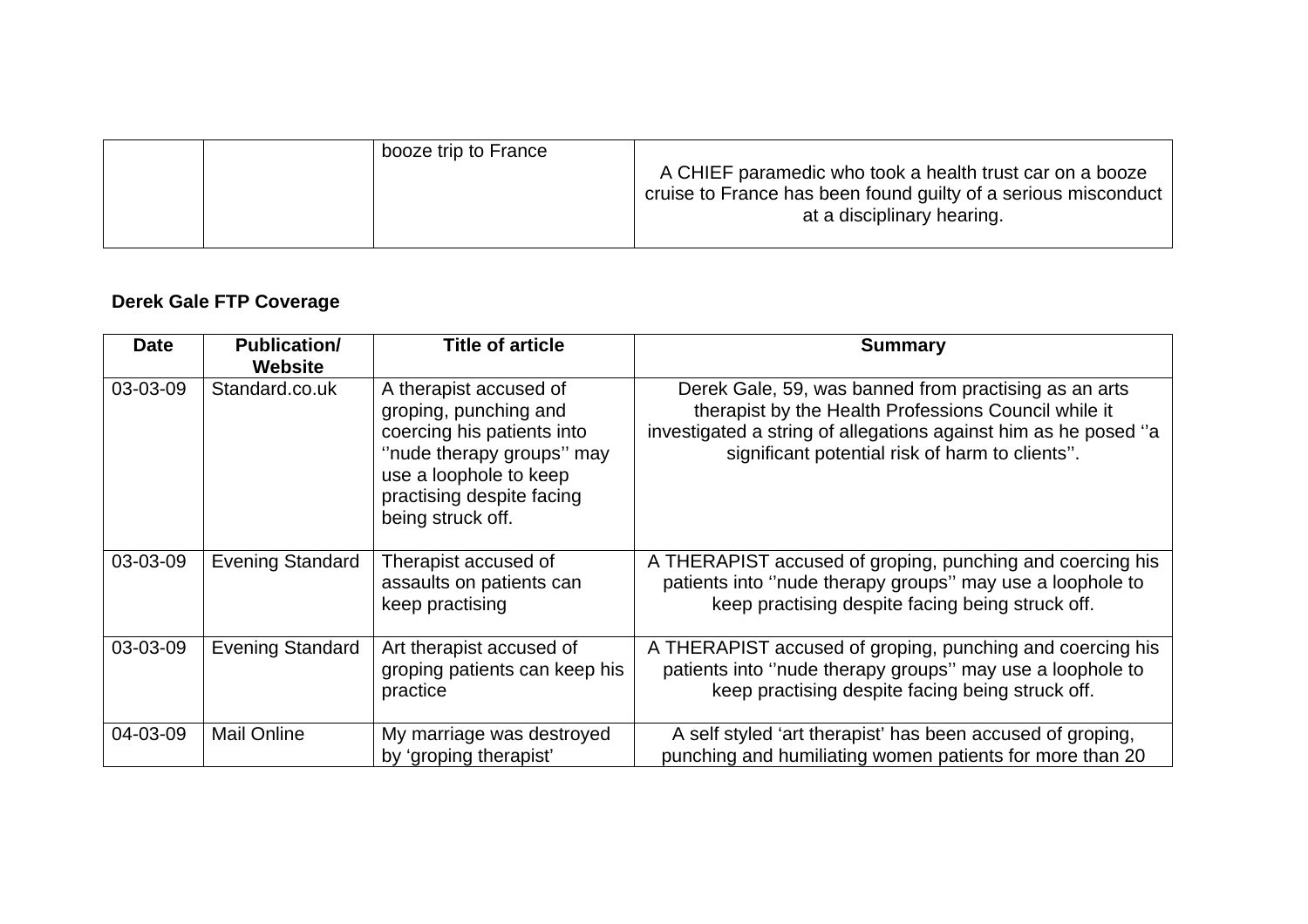|          |                                                                                                            |                                                                                                | years.                                                                                                                                                                                    |
|----------|------------------------------------------------------------------------------------------------------------|------------------------------------------------------------------------------------------------|-------------------------------------------------------------------------------------------------------------------------------------------------------------------------------------------|
| 04-03-09 | Newstin.co.uk                                                                                              | Marriage destroyed by<br>'groping therapist'                                                   | A self styled 'art therapist' has been accused of groping,<br>punching and humiliating women patients for more than 20<br>years.                                                          |
| 04-03-09 | Daily Mail                                                                                                 | My marriage was destroyed<br>by 'the groping therapist'                                        | A SELF-STYLED 'art therapist' has been accused of groping,<br>punching and humiliating women patients for more than 20<br>years.                                                          |
| 04-03-09 | The Daily<br>Telegraph                                                                                     | Therapist 'offered client<br>unlimited sex'                                                    | AN ARTS therapist accused of taking advantage of patients in<br>an inappropriate sexual way could continue to practise even if<br>he is struck off.                                       |
| 04-03-09 | Telegraph.co.uk                                                                                            | Arts therapist accused of<br>taking advantage of patients<br>'could continue to practise'      | An arts therapist accused of taking advantage of patients to<br>satisfy his sexual desires could continue to practise even if he<br>is struck of by the Health Professions Council (HPC)  |
| 04-03-09 | The Daily<br>Telegraph                                                                                     | Therapist 'offered client<br>unlimited sex'                                                    | AN ARTS therapist accused of taking advantage of patients in<br>an inappropriate sexual way could continue to practise even if<br>he is struck off.                                       |
| 05-03-09 | Newstin.co.uk<br>Arts therapist accused of<br>taking advantage of patients<br>'could continue to practise' |                                                                                                | An arts therapist accused of taking advantage of patients to<br>satisfy his sexual desires could continue to practise even if he<br>is struck off by the Health Professions Council (HPC) |
| 05-03-09 | Newstin.co.uk                                                                                              | Therapist accused of groping<br>patients in 'nude counselling<br>groups' can keep his practice | 'Danger to patients': Derek Gale is accused of groping and<br>encouraging them to take drugs.                                                                                             |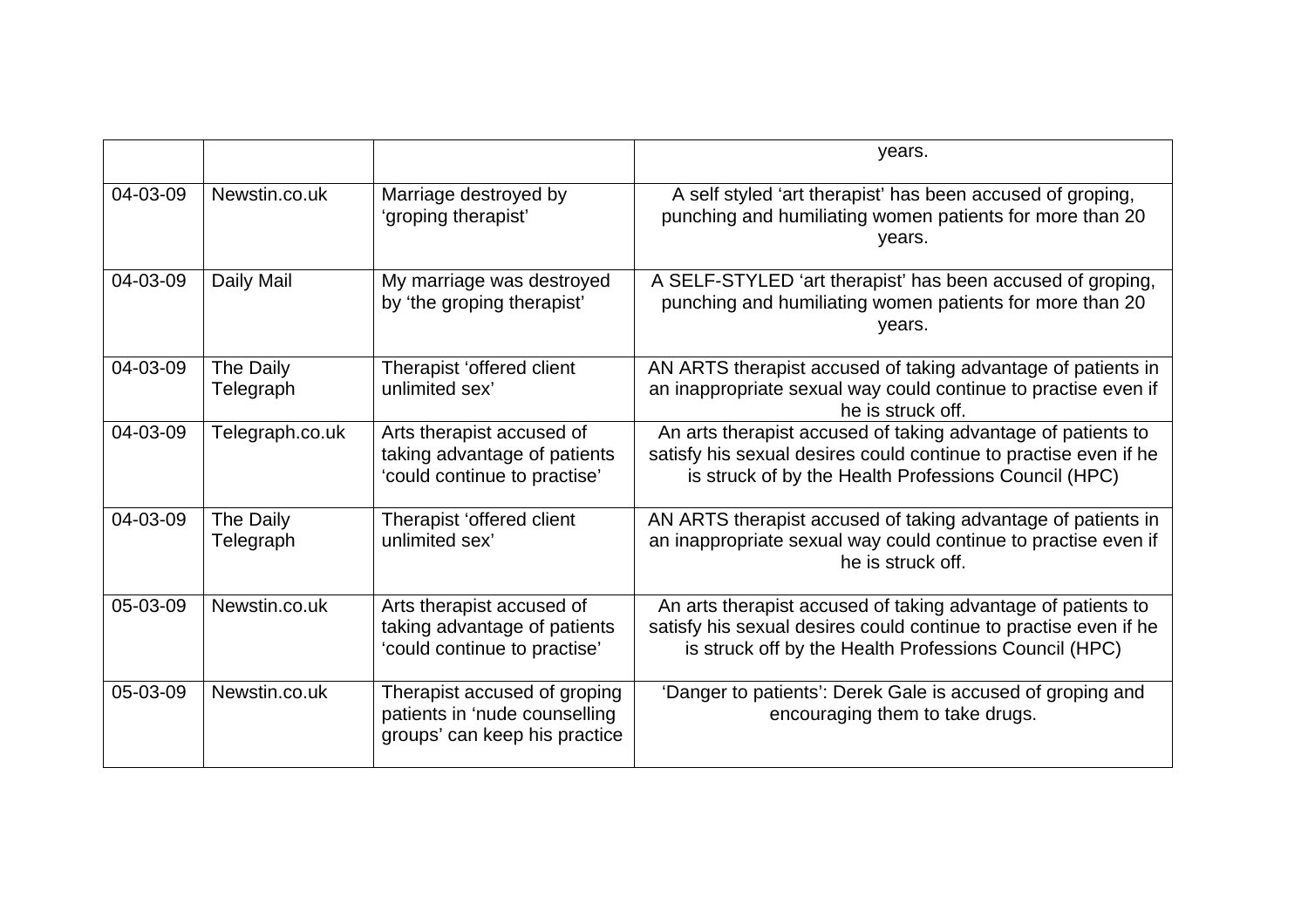| 05-03-09 | <b>Times Online</b>                                                       | <b>Therapist Derek Gale said</b><br>'call me daddy'     | A therapist groped and bullied his clients and even treated<br>them like children, a misconduct hearing was told yesterday.                                       |  |
|----------|---------------------------------------------------------------------------|---------------------------------------------------------|-------------------------------------------------------------------------------------------------------------------------------------------------------------------|--|
| 05-03-09 | Newstin.co.uk<br>My marriage was destroyed<br>by 'groping nude therapist' |                                                         | A self-styled 'art therapist' has been accused of groping,<br>punching and humiliating women patients for more than 20<br>years.                                  |  |
| 05-03-09 | The Times                                                                 | Therapist said 'call me<br>daddy'                       | A therapist groped and bullied his clients and even treated<br>them like children, a misconduct hearing was told yesterday.                                       |  |
| 06-03-09 | <b>Rutland Times</b>                                                      | 'Maverick' therapist exploited<br>clients, hearing told | A "maverick" arts therapist from Essex exploited clients he told<br>were in his "family of choice', a former patient has alleged.                                 |  |
| 10-03-09 | Northampton<br>Chronicle and<br>Echo                                      | 'Maverick' therapist exploited<br>clients, hearing told | A "maverick" arts therapist from Essex exploited clients he told<br>were in his "family of choice', a former patient has alleged.                                 |  |
| 19-03-09 | <b>Worthing Herald</b>                                                    | Therapist denies 'vexatious'<br>allegations             | An arts therapist from Essex accused of exploiting vulnerable<br>patients in a "cult-like atmosphere" has said he believed his<br>methods had helped many people. |  |
| 20-03-09 | <b>Brighouse Echo</b>                                                     | Therapist denies 'vexatious'<br>allegations             | An arts therapist from Essex accused of exploiting vulnerable<br>patients in a "cult-like atmosphere" has said he believed his<br>methods had helped many people. |  |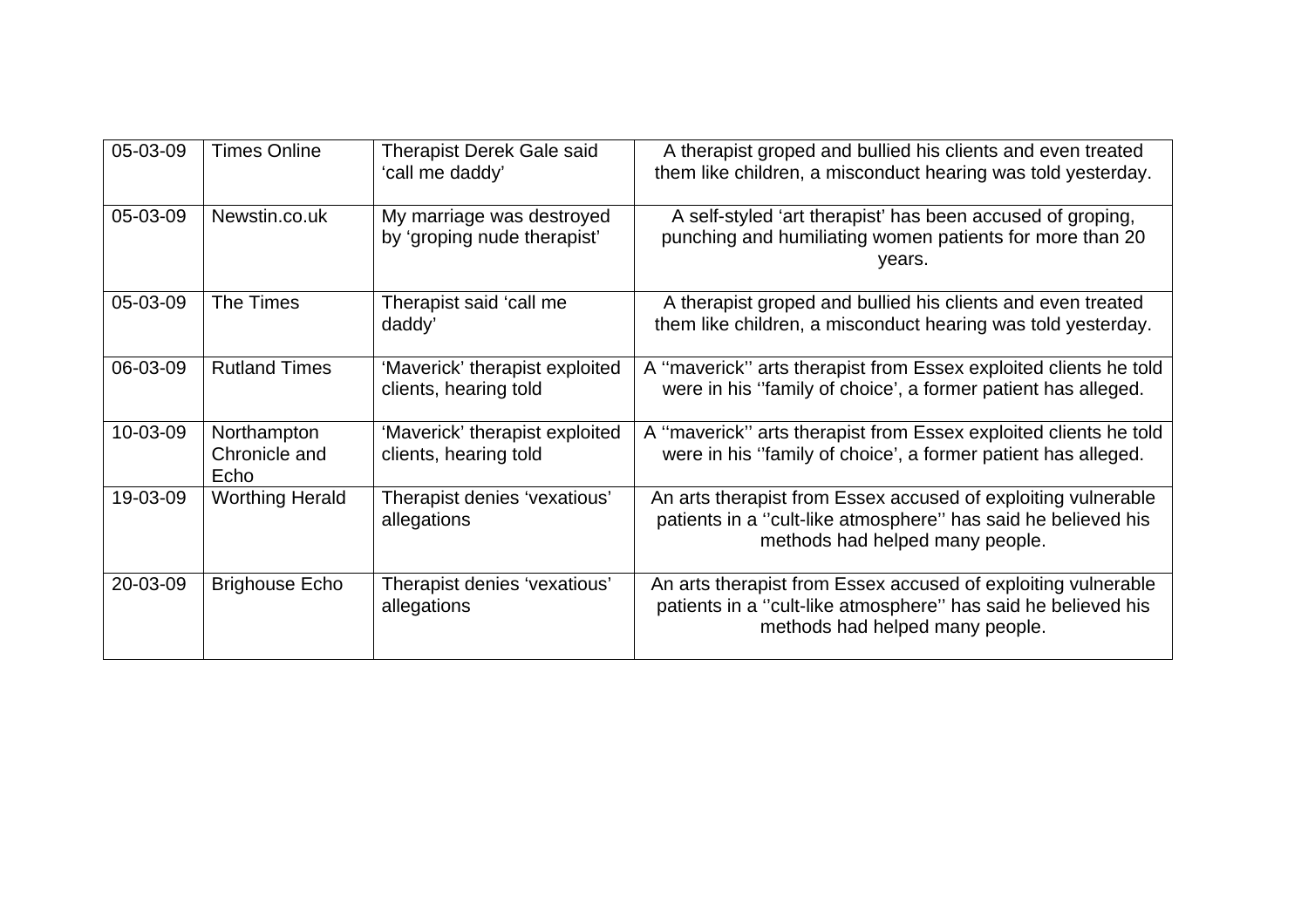#### **Other coverage**

| <b>Date</b> | <b>Publication/</b><br><b>Website</b> | <b>Title of article</b>                                                                                              | <b>Summary</b>                                                                                                                                                                                                                                                                   |
|-------------|---------------------------------------|----------------------------------------------------------------------------------------------------------------------|----------------------------------------------------------------------------------------------------------------------------------------------------------------------------------------------------------------------------------------------------------------------------------|
| 03-09       | <b>ETC</b>                            | <b>Biomedical scientist: The</b><br>science behind treating and<br>diagnosing illness                                | An article explaining the role of the Biomedical scientist and<br>how a course must be approved by the HPC.                                                                                                                                                                      |
| 04-03-09    | Nursing Times.net                     | <b>RCN General secretary</b><br>issues renewed call to<br>regulate HCA's                                             | An article explaining the call for HCA's to be regulated in which<br>Unison favours regulation by the HPC.                                                                                                                                                                       |
| 06-03-09    | e-health-<br>insider.com              | The training challenge in<br>health informatics                                                                      | An article suggesting that unregulated health informatics is an<br>'increasingly dangerous prospect.'                                                                                                                                                                            |
| 10-03-09    | Thisiscornwall.co.<br>uk              | Unique ambulance training<br>course                                                                                  | An article about a new paramedic training course that has<br>been approved by the HPC.                                                                                                                                                                                           |
| 10-03-09    | Rgu.ac.uk                             | <b>Robert Gordon University</b><br>dean appointed to NHS<br><b>Education for Scotland board</b>                      | An article about Professor Valerie Maehle who has been<br>appointed for a further term as a non-executive board member<br>of the Health Service's own training organisation, NHS<br>Education for Scotland (NES). She is also a 'Visitor for the<br>Health Professions Council'. |
| 11-03-09    | <b>Medical News</b><br>Today          | The Health Professions<br>Council is one step closer to<br>the statutory regulation of<br>practitioner psychologists | An article explaining the draft order of 'The Health Care and<br>Associated Professions (Miscellaneous Amendments and<br>Practitioner Psychologists) Order 2009.                                                                                                                 |
| 12-03-09    | Medi Lexicon                          | The Health Professions                                                                                               | An article explaining the draft order of 'The Health Care and                                                                                                                                                                                                                    |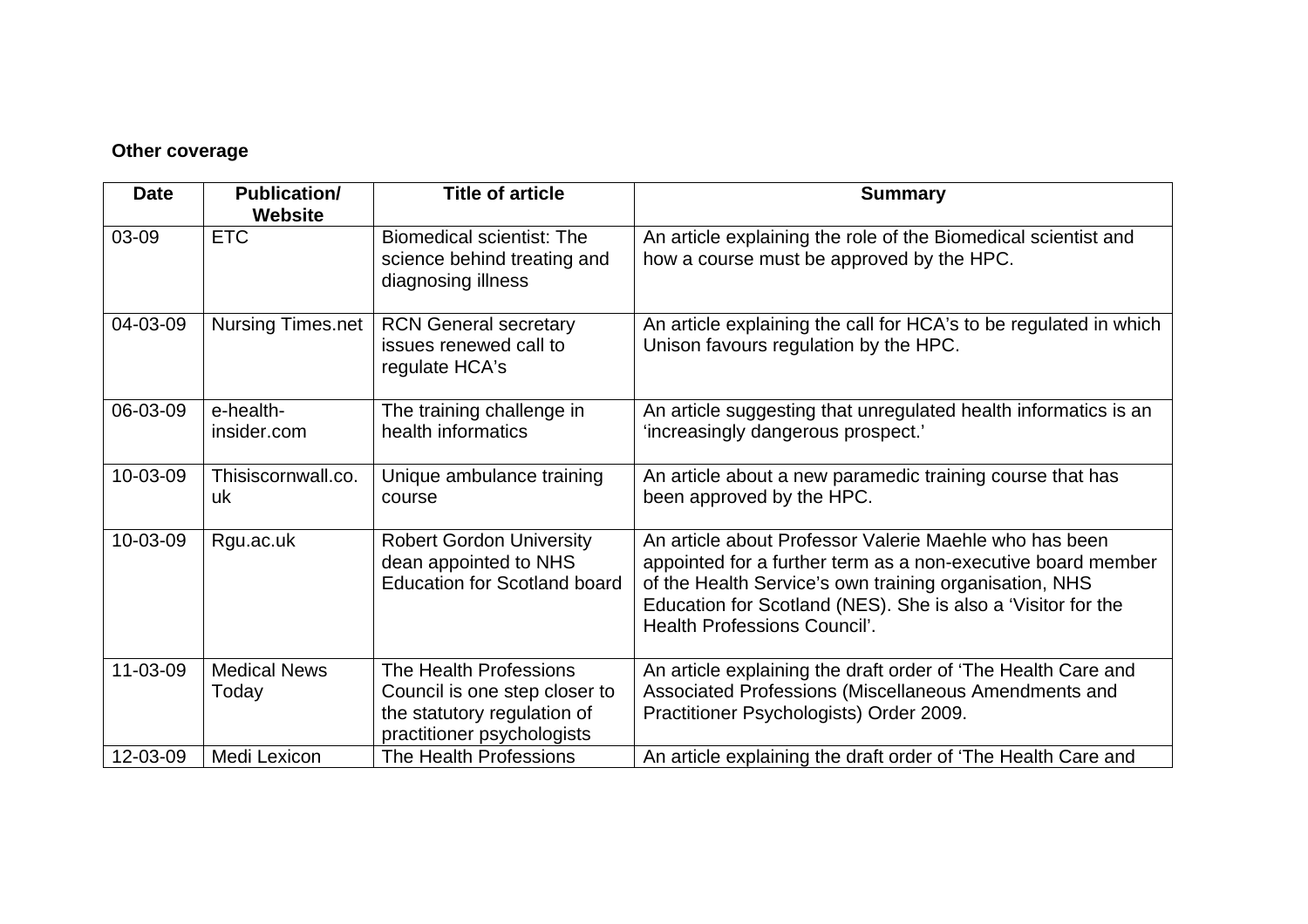|                |                           | Council is one step closer to<br>the statutory regulation of<br>practitioner psychologists | Associated Professions (Miscellaneous Amendments and<br>Practitioner Psychologists) Order 2009.                                                                                                                  |
|----------------|---------------------------|--------------------------------------------------------------------------------------------|------------------------------------------------------------------------------------------------------------------------------------------------------------------------------------------------------------------|
| 16-03-09       | Guardian.co.uk            | 'Talking' initiative good idea<br>but flawed                                               | An article about the protest against the Health Professions<br>Councils plans to provide 'one size fits all' regulation of<br>psychotherapists.                                                                  |
| $31 - 03 - 09$ | This is<br>Plymouth.co.uk | Plymouth is great place to<br>have a life-threatening<br>accident                          | An article mentioning that 'the South West Ambulance Service<br>Trust is the only ambulance trust in the country to have a<br>paramedic training course which is approved by the Health<br>Professions Council.' |

# **Professional Bodies journals/publications**

| <b>Date</b> | <b>Publication</b>                     | <b>Title of article</b>                                             |
|-------------|----------------------------------------|---------------------------------------------------------------------|
|             |                                        |                                                                     |
| 03-09       | <b>Risk UK</b>                         | To CRB or not to CRB                                                |
| 03-09       | <b>Podiatry Now</b>                    | Q. There should be a differentiation between footcare specialists & |
|             |                                        | chiropodists in Yellow Pages.                                       |
| 03-09       | <b>Podiatry Now</b>                    | <b>CPD Audit</b>                                                    |
| 03-09       | <b>Podiatry Now</b>                    | Room 101: concerns about HPC regulation expressed by Assembly       |
| 03-09       | <b>Podiatry Now</b>                    | Recruitment of the restructured HPC Council begins                  |
| 03-09       | <b>Podiatry Now</b>                    | HPC consultation on guidance for students                           |
| 03-09       | The Psychologist                       | Undemocratic, unjustifiable and uneconomic?                         |
| 03-09       | <b>British Journal of Occupational</b> | Using theory                                                        |
|             | Therapy                                |                                                                     |
| 03-09       | <b>Podiatry Review</b>                 | HPC launches consultation on guidance on health and character       |
| 03-09       | Rad Magazine                           | HPC consultation on health and character                            |